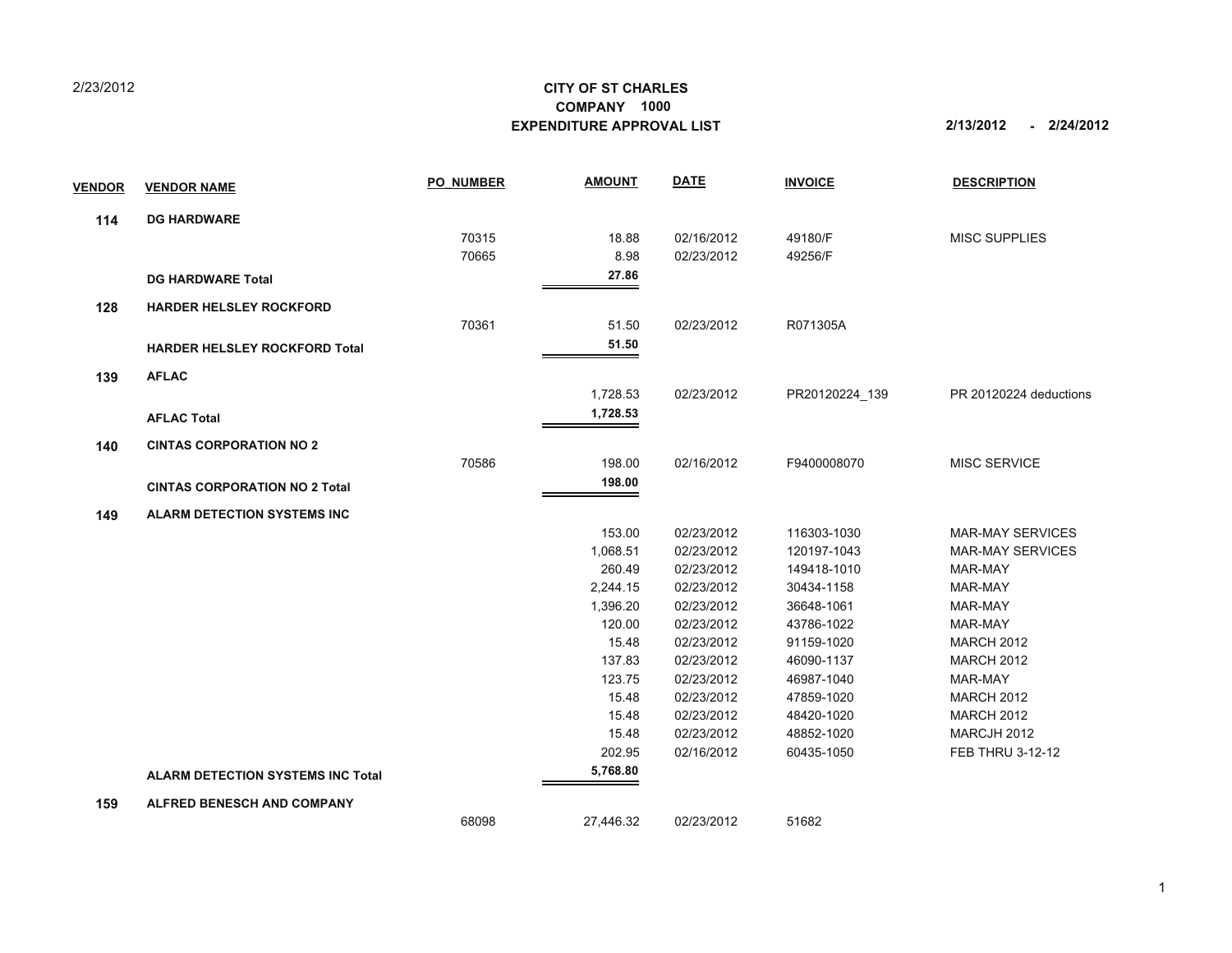| <b>VENDOR</b> | <b>VENDOR NAME</b>                          | <b>PO NUMBER</b> | <b>AMOUNT</b> | <b>DATE</b> | <b>INVOICE</b> | <b>DESCRIPTION</b>         |
|---------------|---------------------------------------------|------------------|---------------|-------------|----------------|----------------------------|
|               |                                             | 66121            | 15,926.74     | 02/23/2012  | 51861          |                            |
|               | ALFRED BENESCH AND COMPANY Total            |                  | 43,373.06     |             |                |                            |
| 161           | <b>ARMY TRAIL TIRE &amp; SERVICE</b>        |                  |               |             |                |                            |
|               |                                             | 70775            | 1,411.32      | 02/23/2012  | 281427         |                            |
|               |                                             | 70775            | 906.06        | 02/23/2012  | 281490         |                            |
|               | <b>ARMY TRAIL TIRE &amp; SERVICE Total</b>  |                  | 2,317.38      |             |                |                            |
| 177           | AL PIEMONTE CADILLIC INC                    |                  |               |             |                |                            |
|               |                                             |                  | 397.18        | 02/16/2012  | 2010PR011      | CLOSED DEFERRED REVENUE AC |
|               | AL PIEMONTE CADILLIC INC Total              |                  | 397.18        |             |                |                            |
| 191           | <b>AMERICAN MESSAGING</b>                   |                  |               |             |                |                            |
|               |                                             |                  | 22.22         | 02/23/2012  | U1238102MB     | SVC 2-15 TO 3-15           |
|               | <b>AMERICAN MESSAGING Total</b>             |                  | 22.22         |             |                |                            |
| 202           | AMERICAN SOCIETY OF SANITARY                |                  |               |             |                |                            |
|               |                                             |                  | 85.00         | 02/16/2012  | ASSE123SH      | 2012 MEMBERSHIP SHERRA     |
|               | <b>AMERICAN SOCIETY OF SANITARY Total</b>   |                  | 85.00         |             |                |                            |
| 210           | AMERICAN PUBLIC WORKS ASSOC                 |                  |               |             |                |                            |
|               |                                             |                  | 35.00         | 02/23/2012  | 022012         | MBRSHP RG PW HIST SOC      |
|               | <b>AMERICAN PUBLIC WORKS ASSOC Total</b>    |                  | 35.00         |             |                |                            |
| 221           | <b>ANDERSON PEST CONTROL</b>                |                  |               |             |                |                            |
|               |                                             | 66940            | 494.00        | 02/23/2012  | 2018892        | <b>MONTHLY CHARGES</b>     |
|               | <b>ANDERSON PEST CONTROL Total</b>          |                  | 494.00        |             |                |                            |
| 240           | <b>APWA FV</b>                              |                  |               |             |                |                            |
|               |                                             |                  | 75.00         | 02/16/2012  | 022912         |                            |
|               | <b>APWA FV Total</b>                        |                  | 75.00         |             |                |                            |
| 246           | <b>AQUA BACKFLOW INC</b>                    |                  |               |             |                |                            |
|               |                                             | 67143            | 2,677.00      | 02/23/2012  | 129003-2       | <b>JAN 2012</b>            |
|               | <b>AQUA BACKFLOW INC Total</b>              |                  | 2,677.00      |             |                |                            |
|               |                                             |                  |               |             |                |                            |
| 254           | <b>ARISTA INFORMATION SYSTEMS INC</b>       | 67164            | 1,927.58      | 02/16/2012  | 12154          |                            |
|               |                                             | 67164            | 4,959.11      | 02/16/2012  | 1330201202     |                            |
|               | <b>ARISTA INFORMATION SYSTEMS INC Total</b> |                  | 6,886.69      |             |                |                            |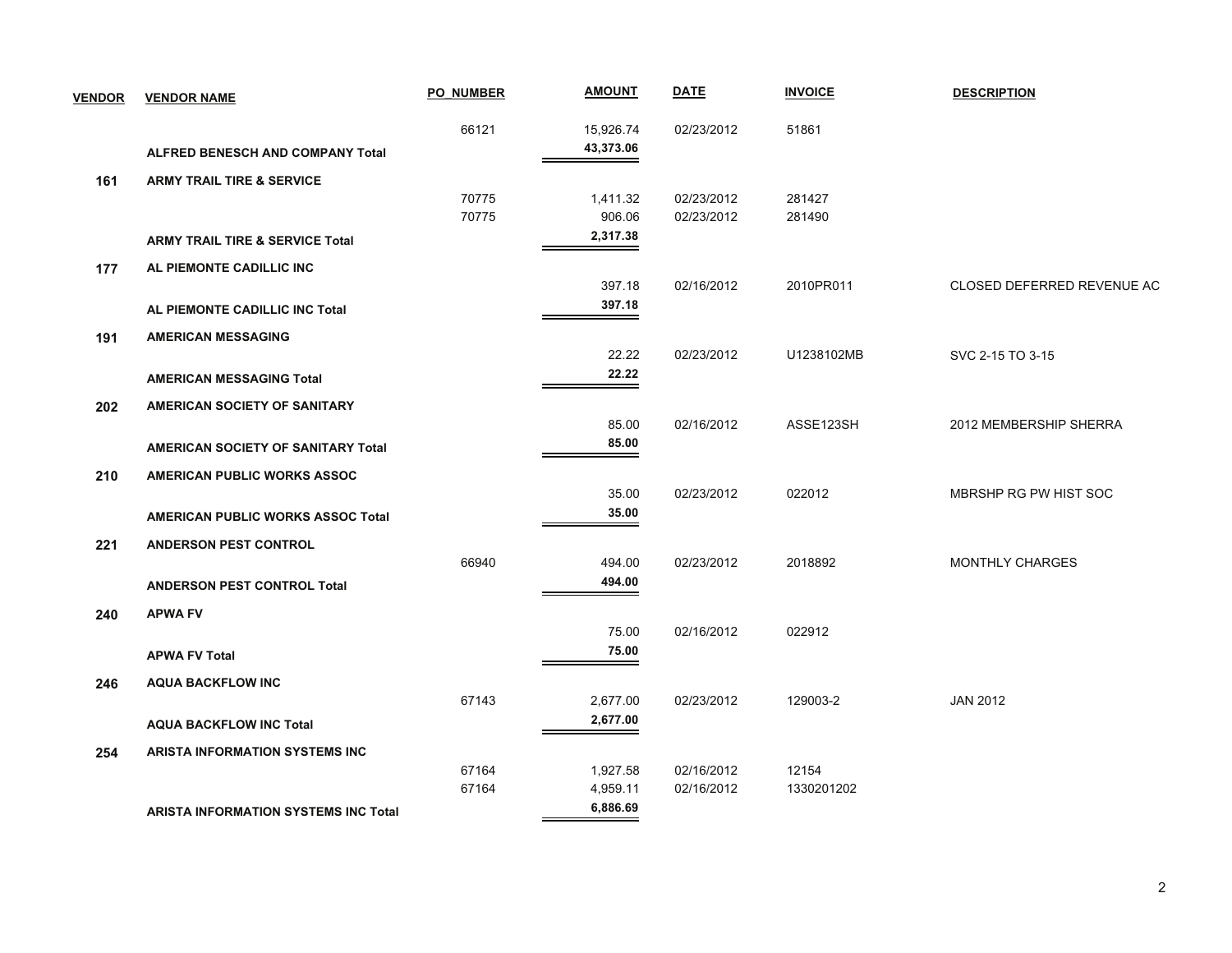| <b>VENDOR</b> | <b>VENDOR NAME</b>                      | <b>PO NUMBER</b> | <b>AMOUNT</b> | <b>DATE</b> | <b>INVOICE</b> | <b>DESCRIPTION</b>          |
|---------------|-----------------------------------------|------------------|---------------|-------------|----------------|-----------------------------|
| 255           | <b>ARIES INDUSTRIES INC</b>             |                  |               |             |                |                             |
|               |                                         |                  | $-422.27$     | 02/23/2012  | 308178         | Credit                      |
|               |                                         | 70322            | 449.18        | 02/23/2012  | 308745         | <b>MISC PARTS</b>           |
|               |                                         | 70322            | 860.73        | 02/23/2012  | 308764         | <b>MISC LABOR</b>           |
|               |                                         | 70599            | 1,266.81      | 02/23/2012  | 309436         |                             |
|               |                                         |                  | 2,154.45      |             |                |                             |
|               | <b>ARIES INDUSTRIES INC Total</b>       |                  |               |             |                |                             |
| 258           | <b>ARM PROFESSIONAL SERVICES</b>        |                  |               |             |                |                             |
|               |                                         |                  | 285.51        | 02/23/2012  | PR20120224_258 | PR 20120224 deductions      |
|               | <b>ARM PROFESSIONAL SERVICES Total</b>  |                  | 285.51        |             |                |                             |
| 262           | <b>ARTLOW SYSTEMS INC</b>               |                  |               |             |                |                             |
|               |                                         | 70694            | 546.00        | 02/23/2012  | 15787          | SAW CUT EPOXY               |
|               | <b>ARTLOW SYSTEMS INC Total</b>         |                  | 546.00        |             |                |                             |
|               |                                         |                  |               |             |                |                             |
| 279           | ATLAS CORP & NOTARY SUPPLY CO           |                  |               |             |                |                             |
|               |                                         |                  | 39.00         | 02/23/2012  | 022012PM       | PAUL MCCURTAIN              |
|               | ATLAS CORP & NOTARY SUPPLY CO Total     |                  | 39.00         |             |                |                             |
| 284           | <b>ILLINOIS BELL TELEPHONE CO</b>       |                  |               |             |                |                             |
|               |                                         |                  | 75.00         | 02/23/2012  | 020812         |                             |
|               | <b>ILLINOIS BELL TELEPHONE CO Total</b> |                  | 75.00         |             |                |                             |
| 297           | AV OVERHEAD DOOR                        |                  |               |             |                |                             |
|               |                                         | 70527            | 839.95        | 02/16/2012  | 20893          |                             |
|               |                                         | 70644            | 736.00        | 02/16/2012  | 20973          |                             |
|               |                                         | 70650            | 6,152.00      | 02/23/2012  | 20979          |                             |
|               |                                         |                  | 7,727.95      |             |                |                             |
|               | AV OVERHEAD DOOR Total                  |                  |               |             |                |                             |
| 298           | <b>AWARDS CONCEPTS</b>                  |                  |               |             |                |                             |
|               |                                         | 67104            | 56.10         | 02/23/2012  | 10237376       |                             |
|               | <b>AWARDS CONCEPTS Total</b>            |                  | 56.10         |             |                |                             |
| 304           | <b>BACKGROUNDS ONLINE</b>               |                  |               |             |                |                             |
|               |                                         |                  | 304.50        | 02/23/2012  | 426344         | JAN 2012 CHECKS             |
|               | <b>BACKGROUNDS ONLINE Total</b>         |                  | 304.50        |             |                |                             |
|               |                                         |                  |               |             |                |                             |
| 320           | <b>CITY OF BATAVIA</b>                  |                  |               |             |                |                             |
|               |                                         | 70845            | 2,221.32      | 02/23/2012  | MISC000121     | NEW WORLD SYS ANN MAINTENCI |
|               |                                         |                  | 11,106.52     | 02/23/2012  | MISC000121-A   | NEW WORLD SYS ANN MAINTENAI |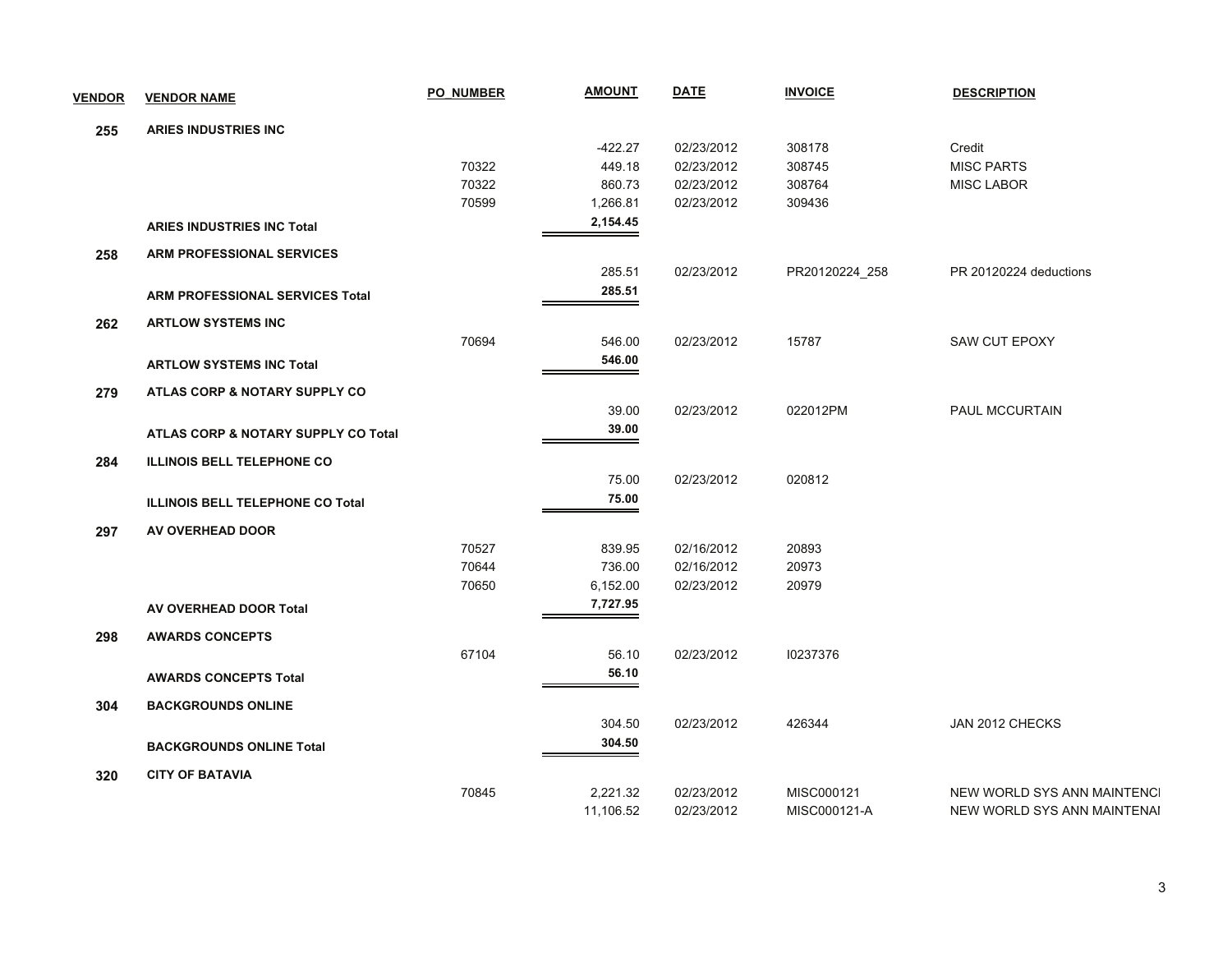| <b>VENDOR</b> | <b>VENDOR NAME</b>                           | <b>PO NUMBER</b> | <b>AMOUNT</b>        | <b>DATE</b> | <b>INVOICE</b> | <b>DESCRIPTION</b>          |
|---------------|----------------------------------------------|------------------|----------------------|-------------|----------------|-----------------------------|
|               | <b>CITY OF BATAVIA Total</b>                 |                  | 13,327.84            |             |                |                             |
| 323           | <b>BATTERIES PLUS</b>                        |                  |                      |             |                |                             |
|               |                                              | 70579            | 71.48                | 02/16/2012  | 232921         | <b>SUPPLIES</b>             |
|               | <b>BATTERIES PLUS Total</b>                  |                  | 71.48                |             |                |                             |
| 338           | <b>AIRGAS NORTH CENTRAL</b>                  |                  |                      |             |                |                             |
|               |                                              |                  | 595.12               | 02/16/2012  | 105264641      | MONTHLY 2012                |
|               | <b>AIRGAS NORTH CENTRAL Total</b>            |                  | 595.12               |             |                |                             |
| 344           | <b>JAMES BERNAHL</b>                         |                  |                      |             |                |                             |
|               |                                              |                  | 98.64                | 02/16/2012  | 020812         | MILEAGE NOV 11 - FEB 12     |
|               | <b>JAMES BERNAHL Total</b>                   |                  | 98.64                |             |                |                             |
| 366           | <b>B &amp; L LANDSCAPE CONTRACTORS</b>       |                  |                      |             |                |                             |
|               |                                              | 70166            | 575.00               | 02/23/2012  | 21097          |                             |
|               |                                              | 70166            | 1,170.00             | 02/23/2012  | 21096          |                             |
|               | <b>B &amp; L LANDSCAPE CONTRACTORS Total</b> |                  | 1,745.00             |             |                |                             |
| 393           | <b>BRICOR CONSULTING</b>                     |                  |                      |             |                |                             |
|               |                                              |                  | 1,916.67             | 02/16/2012  | 122811         |                             |
|               |                                              |                  | 1,916.67             | 02/16/2012  | 122811         |                             |
|               |                                              |                  | 1,916.67             | 02/16/2012  | 122811         |                             |
|               |                                              |                  | 1,916.67<br>7,666.68 | 02/16/2012  | 122811         |                             |
|               | <b>BRICOR CONSULTING Total</b>               |                  |                      |             |                |                             |
| 395           | <b>BRIDGEWELL RESOURCES LLC</b>              |                  |                      |             |                |                             |
|               |                                              | 70624            | 11,880.00            | 02/23/2012  | 0205204901     |                             |
|               | <b>BRIDGEWELL RESOURCES LLC Total</b>        |                  | 11,880.00            |             |                |                             |
| 396           | <b>BROWNELLS INC</b>                         |                  |                      |             |                |                             |
|               |                                              | 70585            | 599.59               | 02/16/2012  | 07255266.00    | <b>MISC SUPPLIES</b>        |
|               |                                              | 70585            | 25.74                | 02/16/2012  | 07255266.01    |                             |
|               | <b>BROWNELLS INC Total</b>                   |                  | 625.33               |             |                |                             |
| 409           | <b>BULLEY &amp; ANDREWS LLC</b>              |                  |                      |             |                |                             |
|               |                                              | 70661            | 10,500.00            | 02/23/2012  | 120115         | <b>INSTALLATION ANCHORS</b> |
|               | <b>BULLEY &amp; ANDREWS LLC Total</b>        |                  | 10,500.00            |             |                |                             |
| 431           | <b>CAPITAL INFRASTUCTURE GRP LLC</b>         |                  |                      |             |                |                             |
|               |                                              |                  | 3,000.00             | 02/23/2012  | 337            | <b>CONSULTING FEB 2012</b>  |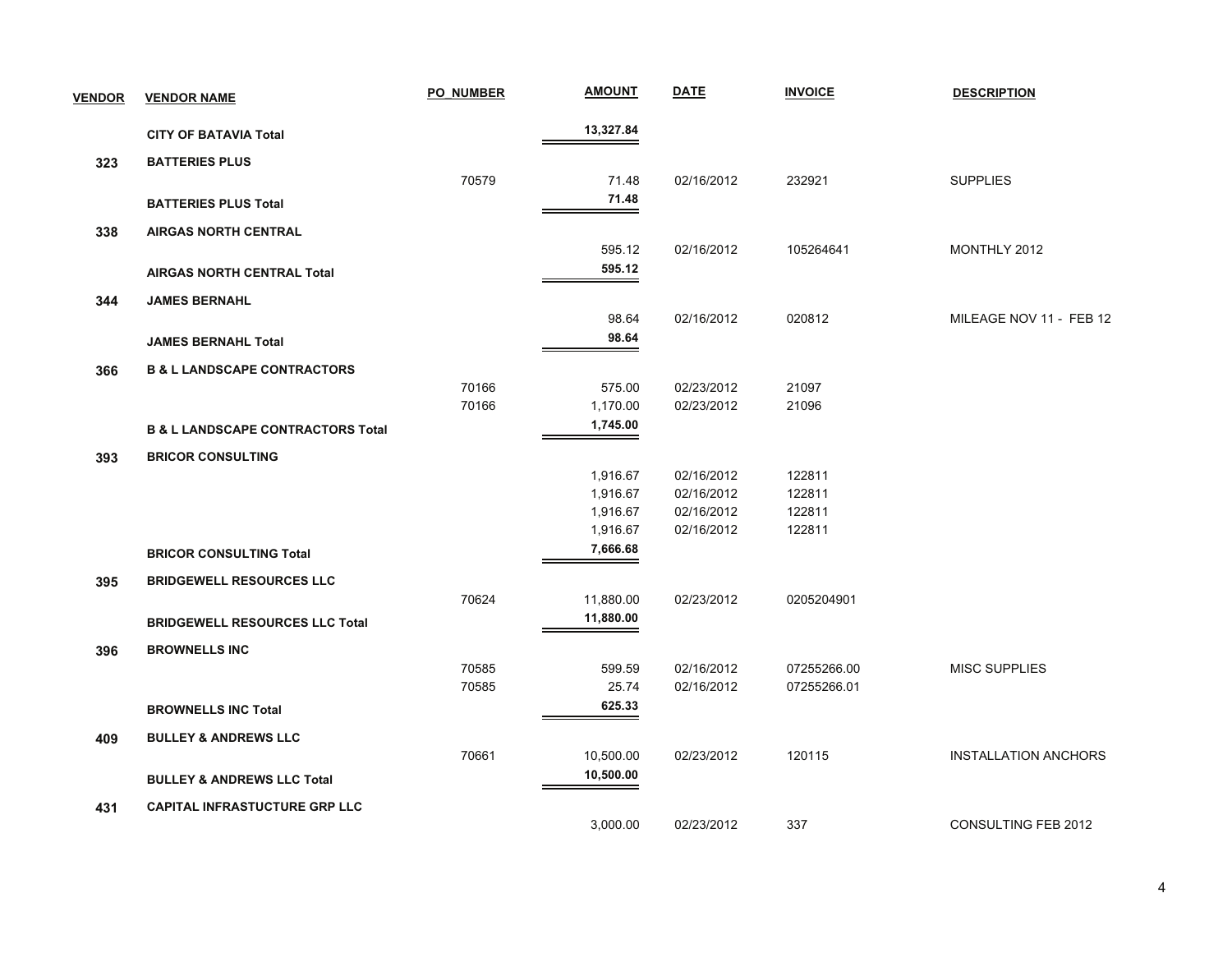| <b>VENDOR</b> | <b>VENDOR NAME</b>                             | <b>PO NUMBER</b> | <b>AMOUNT</b> | <b>DATE</b> | <b>INVOICE</b> | <b>DESCRIPTION</b>         |
|---------------|------------------------------------------------|------------------|---------------|-------------|----------------|----------------------------|
|               | <b>CAPITAL INFRASTUCTURE GRP LLC Total</b>     |                  | 3,000.00      |             |                |                            |
| 446           | <b>CARGILL INC SALT DIVISION</b>               |                  |               |             |                |                            |
|               |                                                | 3                | 2,514.54      | 02/16/2012  | 2900374502     | <b>SALT</b>                |
|               |                                                | $\mathsf 3$      | 27,952.10     | 02/16/2012  | 2900383105     |                            |
|               |                                                | 3                | 29,460.24     | 02/16/2012  | 2900386673     |                            |
|               |                                                | 3                | 29,716.48     | 02/23/2012  | 2900391687     | <b>SALT DELIVERY</b>       |
|               | <b>CARGILL INC SALT DIVISION Total</b>         |                  | 89,643.36     |             |                |                            |
| 455           | <b>JERROLD CASS SR</b>                         |                  |               |             |                |                            |
|               |                                                |                  | 203.16        | 02/16/2012  | 020412         | <b>BOOT REIMBURSEMENT</b>  |
|               | <b>JERROLD CASS SR Total</b>                   |                  | 203.16        |             |                |                            |
| 457           | <b>JERROLD C CASS JR</b>                       |                  |               |             |                |                            |
|               |                                                |                  | 218.97        | 02/23/2012  | 021912         | <b>JEAM REIMB</b>          |
|               | <b>JERROLD C CASS JR Total</b>                 |                  | 218.97        |             |                |                            |
| 467           | <b>CDBH/PAHCS II</b>                           |                  |               |             |                |                            |
|               |                                                |                  | 358.40        | 02/23/2012  | 124706         | JAN 2012 POST OFFER        |
|               | <b>CDBH/PAHCS II Total</b>                     |                  | 358.40        |             |                |                            |
| 480           | <b>CERTIFIED AUTO REPAIR INC</b>               |                  |               |             |                |                            |
|               |                                                | 67114            | 140.00        | 02/23/2012  | 107655         |                            |
|               |                                                | 67114            | 50.00         | 02/16/2012  | 107835         | <b>TOWING SERVICES</b>     |
|               | <b>CERTIFIED AUTO REPAIR INC Total</b>         |                  | 190.00        |             |                |                            |
| 493           | <b>CHEMICAL PUMP SALES &amp; SER INC</b>       |                  |               |             |                |                            |
|               |                                                | 70386            | 4,100.00      | 02/23/2012  | 71653          | Misc Items                 |
|               | <b>CHEMICAL PUMP SALES &amp; SER INC Total</b> |                  | 4,100.00      |             |                |                            |
| 508           | <b>WEST PAYMENT CENTER</b>                     |                  |               |             |                |                            |
|               |                                                | 67138            | 336.00        | 02/23/2012  | 824392020      |                            |
|               | <b>WEST PAYMENT CENTER Total</b>               |                  | 336.00        |             |                |                            |
| 512           | <b>NORTHWEST NEWS GROUP</b>                    |                  |               |             |                |                            |
|               |                                                |                  | 629.20        | 02/16/2012  | 011012012412   | <b>CERT OF PUBLICATION</b> |
|               | <b>NORTHWEST NEWS GROUP Total</b>              |                  | 629.20        |             |                |                            |
| 517           | <b>CINTAS CORPORATION</b>                      |                  |               |             |                |                            |
|               |                                                | 66979            | 67.01         | 02/16/2012  | 344355411      | <b>UNIFORMS</b>            |
|               |                                                | 66979            | 35.01         | 02/23/2012  | 344359073      | <b>SERVICE</b>             |
|               |                                                |                  |               |             |                |                            |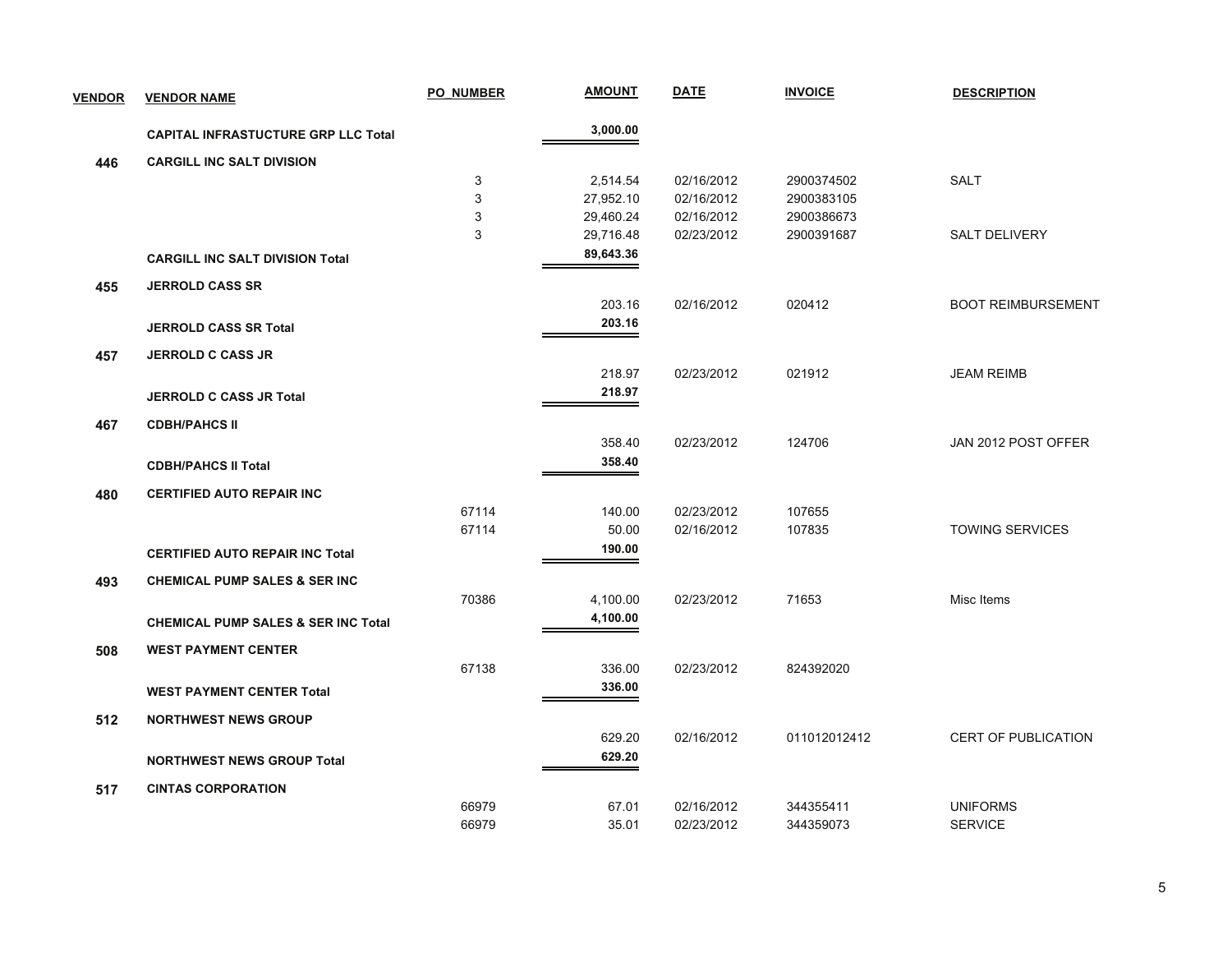| <b>VENDOR</b> | <b>VENDOR NAME</b>                          | <b>PO NUMBER</b> | <b>AMOUNT</b> | <b>DATE</b> | <b>INVOICE</b> | <b>DESCRIPTION</b>             |
|---------------|---------------------------------------------|------------------|---------------|-------------|----------------|--------------------------------|
|               | <b>CINTAS CORPORATION Total</b>             |                  | 102.02        |             |                |                                |
| 528           | <b>CLC LUBRICANTS CO</b>                    |                  |               |             |                |                                |
|               |                                             | 70506            | 342.40        | 02/16/2012  | 46327          | LUBRI MAX LS EP #2             |
|               | <b>CLC LUBRICANTS CO Total</b>              |                  | 342.40        |             |                |                                |
| 543           | <b>COLUMBIA PIPE &amp; SUPPLY CO</b>        |                  |               |             |                |                                |
|               |                                             | 70561            | 5.70          | 02/16/2012  | 534040         | <b>MISC SUPPLIES</b>           |
|               |                                             | 70536            | 71.48         | 02/16/2012  | 534021         | <b>MISC SUPPLIES</b>           |
|               |                                             | 70536            | 554.89        | 02/16/2012  | 531681         | MISC SUPPLIES                  |
|               | <b>COLUMBIA PIPE &amp; SUPPLY CO Total</b>  |                  | 632.07        |             |                |                                |
| 550           | <b>COLE PARMER INSTRUMENT COMPANY</b>       |                  |               |             |                |                                |
|               |                                             | 70437            | 101.31        | 02/23/2012  | 8068556        |                                |
|               | <b>COLE PARMER INSTRUMENT COMPANY Total</b> |                  | 101.31        |             |                |                                |
| 559           | <b>COMPASS LAND SURVEYING LTD</b>           |                  |               |             |                |                                |
|               |                                             | 70007            | 2,000.00      | 02/16/2012  | 26961          |                                |
|               | <b>COMPASS LAND SURVEYING LTD Total</b>     |                  | 2,000.00      |             |                |                                |
| 561           | <b>COMBINED CHARITIES CAMPAIGN</b>          |                  |               |             |                |                                |
|               |                                             |                  | 275.38        | 02/23/2012  | PR20120224_561 | PR 20120224 deductions         |
|               | <b>COMBINED CHARITIES CAMPAIGN Total</b>    |                  | 275.38        |             |                |                                |
| 562           | <b>COMPLETE VENDING SERVICE INC</b>         |                  |               |             |                |                                |
|               |                                             | 70216            | 157.60        | 02/23/2012  | 13516          | <b>COFFEE SUPPLIES IC</b>      |
|               | <b>COMPLETE VENDING SERVICE INC Total</b>   |                  | 157.60        |             |                |                                |
| 563           | <b>CDW GOVERNMENT INC</b>                   |                  |               |             |                |                                |
|               |                                             | 70519            | 248.04        | 02/16/2012  | D954195        | <b>BROTHER PAPER FAX</b>       |
|               |                                             | 70528            | 38.02         | 02/16/2012  | F053773        | <b>EPSON INK PHOTO MAGENTA</b> |
|               |                                             | 70528            | 116.32        | 02/16/2012  | F069505        | <b>MISC SUPPLIES</b>           |
|               |                                             | 70591            | 45.53         | 02/16/2012  | F199087        | <b>SPINDLE</b>                 |
|               |                                             | 70587            | 1,754.99      | 02/23/2012  | F264556        | <b>BRIDGING CONVERTER</b>      |
|               |                                             | 70592            | 23.37         | 02/23/2012  | F316389        | MEMOREX JEWEL CASES            |
|               | <b>CDW GOVERNMENT INC Total</b>             |                  | 2,226.27      |             |                |                                |
| 580           | <b>COMPRINTER REPAIR</b>                    |                  |               |             |                |                                |
|               |                                             | 70663            | 556.50        | 02/23/2012  | 12810          | <b>MAINTENANCE KIT</b>         |
|               | <b>COMPRINTER REPAIR Total</b>              |                  | 556.50        |             |                |                                |
|               |                                             |                  |               |             |                |                                |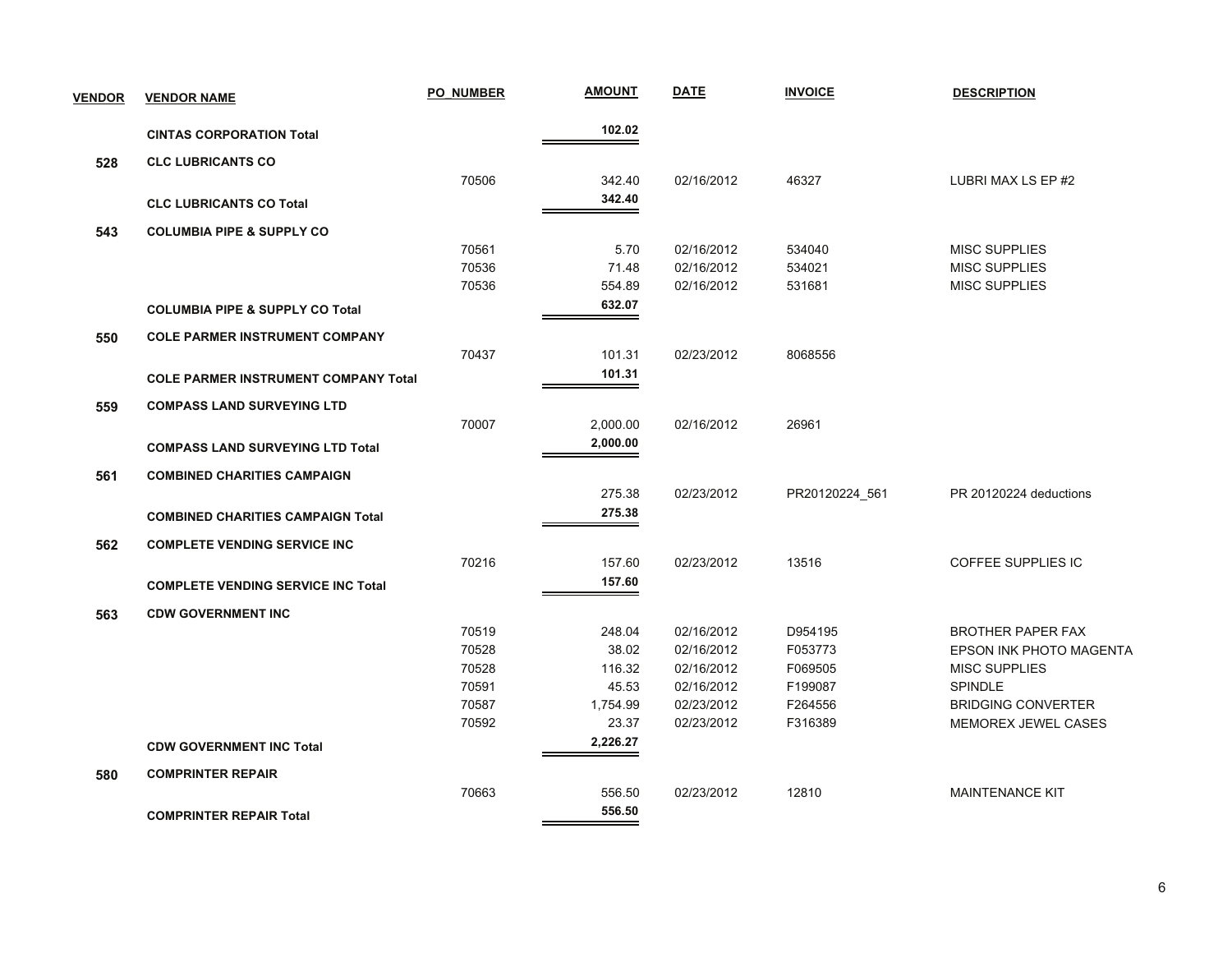| <b>VENDOR</b> | <b>VENDOR NAME</b>                          | <b>PO NUMBER</b> | <b>AMOUNT</b> | <b>DATE</b> | <b>INVOICE</b> | <b>DESCRIPTION</b>     |
|---------------|---------------------------------------------|------------------|---------------|-------------|----------------|------------------------|
| 603           | <b>COPS INC</b>                             |                  |               |             |                |                        |
|               |                                             | 70227            | 133.20        | 02/23/2012  | 13423          | <b>MISC UNIFORMS</b>   |
|               | <b>COPS INC Total</b>                       |                  | 133.20        |             |                |                        |
| 618           | <b>TRENT MOSER</b>                          |                  |               |             |                |                        |
|               |                                             | 70764            | 300.00        | 02/16/2012  | 013012         |                        |
|               | <b>TRENT MOSER Total</b>                    |                  | 300.00        |             |                |                        |
| 642           | <b>CUSTOM WELDING &amp; FAB INC</b>         |                  |               |             |                |                        |
|               |                                             | 68530            | 112.45        | 02/16/2012  | 120017         | 3 TON DUMP BRACKETS    |
|               |                                             | 68530            | 2,165.44      | 02/23/2012  | 020612         |                        |
|               | <b>CUSTOM WELDING &amp; FAB INC Total</b>   |                  | 2,277.89      |             |                |                        |
| 683           | DE MAR TREE & LANDSCAPE SVC                 |                  |               |             |                |                        |
|               |                                             | 66954            | 6,384.00      | 02/23/2012  | 1047           |                        |
|               | DE MAR TREE & LANDSCAPE SVC Total           |                  | 6,384.00      |             |                |                        |
| 690           | <b>BENJAMIN DEVOL</b>                       |                  |               |             |                |                        |
|               |                                             |                  | 21.30         | 02/23/2012  | 030512         | <b>PER DIEM 3-5-12</b> |
|               | <b>BENJAMIN DEVOL Total</b>                 |                  | 21.30         |             |                |                        |
| 706           | DIRECT RESPONSE WEB SOLUTIONS               |                  |               |             |                |                        |
|               |                                             | 66434            | 1,725.00      | 02/16/2012  | 2873           | <b>SERVICE</b>         |
|               | DIRECT RESPONSE WEB SOLUTIONS Total         |                  | 1,725.00      |             |                |                        |
| 729           | <b>THYSSEN KRUPP ELEVATOR CORP</b>          |                  |               |             |                |                        |
|               |                                             | 70687            | 640.00        | 02/23/2012  | 3000118723     | <b>SERVICE</b>         |
|               |                                             | 70719            | 200.00        | 02/16/2012  | 6000005017     |                        |
|               | <b>THYSSEN KRUPP ELEVATOR CORP Total</b>    |                  | 840.00        |             |                |                        |
| 741           | <b>DRINKER BIDDLE &amp; REATH LLP</b>       |                  |               |             |                |                        |
|               |                                             |                  | 1,404.00      | 02/23/2012  | 14535960       | <b>SVC DEC 2012</b>    |
|               | <b>DRINKER BIDDLE &amp; REATH LLP Total</b> |                  | 1,404.00      |             |                |                        |
| 747           | <b>DUECO INC</b>                            |                  |               |             |                |                        |
|               |                                             | 66847            | 165,795.00    | 02/23/2012  | 268476         |                        |
|               | <b>DUECO INC Total</b>                      |                  | 165,795.00    |             |                |                        |
| 750           | <b>DUKANE CONTRACT SERVICES</b>             |                  |               |             |                |                        |
|               |                                             | 66958            | 2,582.00      | 02/23/2012  | 119601         | MONTHLY JANITORIAL     |
|               |                                             | 66957            | 4,960.00      | 02/23/2012  | 119602         | MONTHLY JANITORIAL     |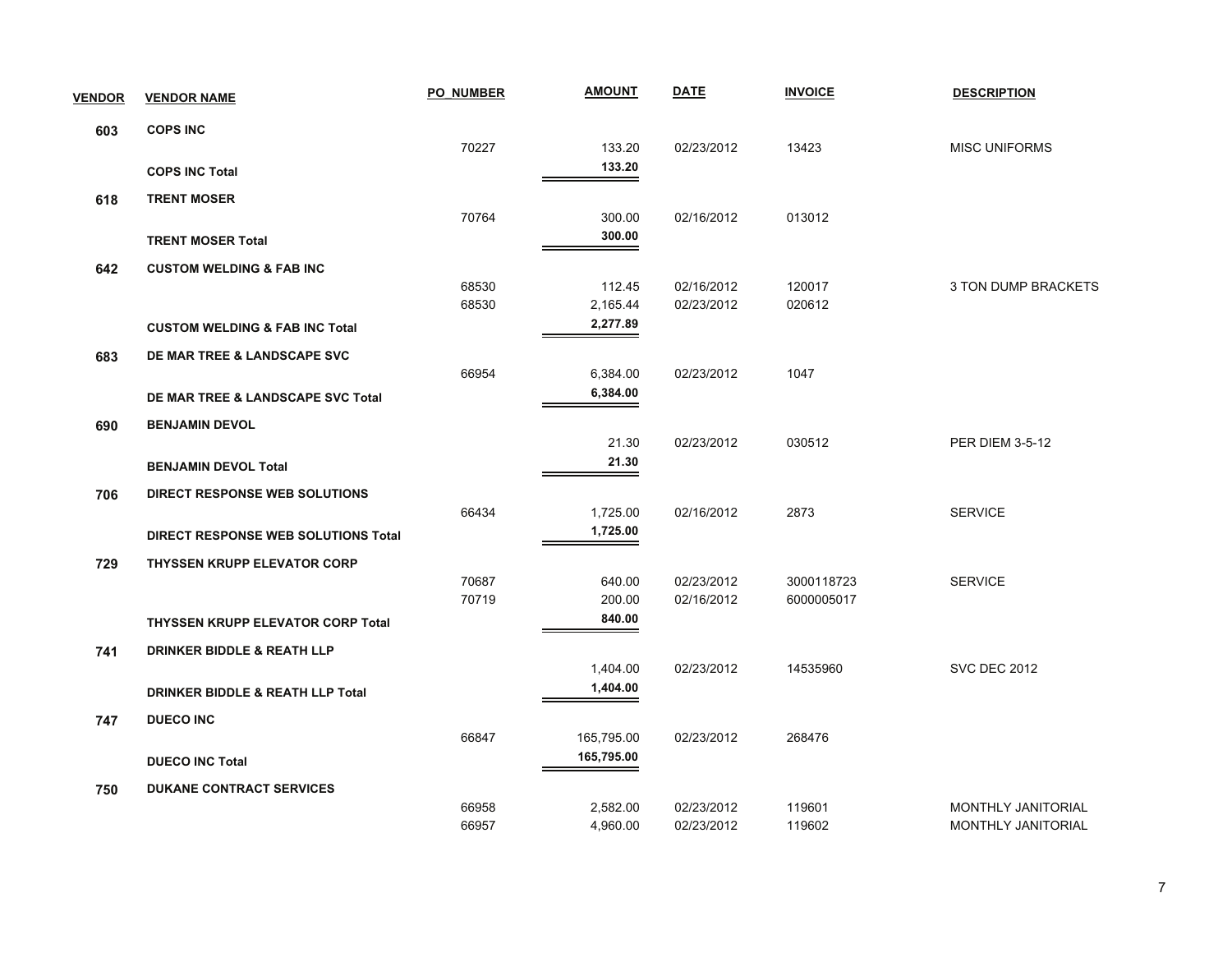| <b>VENDOR</b> | <b>VENDOR NAME</b>                         | <b>PO NUMBER</b> | <b>AMOUNT</b> | DATE       | <b>INVOICE</b> | <b>DESCRIPTION</b>        |
|---------------|--------------------------------------------|------------------|---------------|------------|----------------|---------------------------|
|               |                                            | 66956            | 5,350.00      | 02/23/2012 | 119603         | <b>MONTHLY JANITORIAL</b> |
|               |                                            | 66955            | 8,289.00      | 02/23/2012 | 119604         | MONTHLY JANITORIAL        |
|               |                                            | 66987            | 897.52        | 02/16/2012 | 119632         |                           |
|               |                                            | 66988            | 258.00        | 02/16/2012 | 119635         |                           |
|               |                                            | 70750            | 339.00        | 02/16/2012 | 119638         |                           |
|               | <b>DUKANE CONTRACT SERVICES Total</b>      |                  | 22,675.52     |            |                |                           |
| 776           | <b>HD SUPPLY WATERWORKS</b>                |                  |               |            |                |                           |
|               |                                            | 68630            | 48.00         | 02/16/2012 | 4354803        |                           |
|               |                                            | 70364            | 608.28        | 02/16/2012 | 4278043        | <b>INVENTORY ITEMS</b>    |
|               | <b>HD SUPPLY WATERWORKS Total</b>          |                  | 656.28        |            |                |                           |
| 789           | <b>HUGHES UTILITIES LTD</b>                |                  |               |            |                |                           |
|               |                                            | 70278            | 795.20        | 02/16/2012 | 1901320-02     | <b>INVENTORY ITEMS</b>    |
|               | <b>HUGHES UTILITIES LTD Total</b>          |                  | 795.20        |            |                |                           |
| 790           | <b>ELGIN PAPER CO</b>                      |                  |               |            |                |                           |
|               |                                            | 70626            | 294.83        | 02/23/2012 | 544773         | <b>INVENTORY ITEMS</b>    |
|               | <b>ELGIN PAPER CO Total</b>                |                  | 294.83        |            |                |                           |
| 811           | E M & J AUTOMOTIVE                         |                  |               |            |                |                           |
|               |                                            | 70567            | 372.25        | 02/23/2012 | 1940           |                           |
|               | <b>EM &amp; J AUTOMOTIVE Total</b>         |                  | 372.25        |            |                |                           |
| 815           | <b>ENGINEERING ENTERPRISES INC</b>         |                  |               |            |                |                           |
|               |                                            | 64140            | 1,000.00      | 02/23/2012 | 50369          |                           |
|               | <b>ENGINEERING ENTERPRISES INC Total</b>   |                  | 1,000.00      |            |                |                           |
| 821           | <b>ENVIRONMENTAL INC MIDWEST LAB</b>       |                  |               |            |                |                           |
|               |                                            | 70399            | 805.00        | 02/16/2012 | 14668          | <b>LAB REPORT</b>         |
|               | <b>ENVIRONMENTAL INC MIDWEST LAB Total</b> |                  | 805.00        |            |                |                           |
| 826           | <b>BORDER STATES</b>                       |                  |               |            |                |                           |
|               |                                            | 70628            | 709.10        | 02/23/2012 | 803628094      |                           |
|               |                                            | 70627            | 177.36        | 02/23/2012 | 903574019      | <b>INVENTORY ITEMS</b>    |
|               |                                            | 70699            | 770.49        | 02/16/2012 | 903591968      |                           |
|               |                                            | 70784            | 1,881.04      | 02/23/2012 | 903622180      |                           |
|               | <b>BORDER STATES Total</b>                 |                  | 3,537.99      |            |                |                           |
| 836           | <b>EVIDENT CRIME SCENE PRODUCTS</b>        |                  |               |            |                |                           |
|               |                                            | 70446            | 162.00        | 02/16/2012 | 65892A         | <b>MISC SUPPLIES</b>      |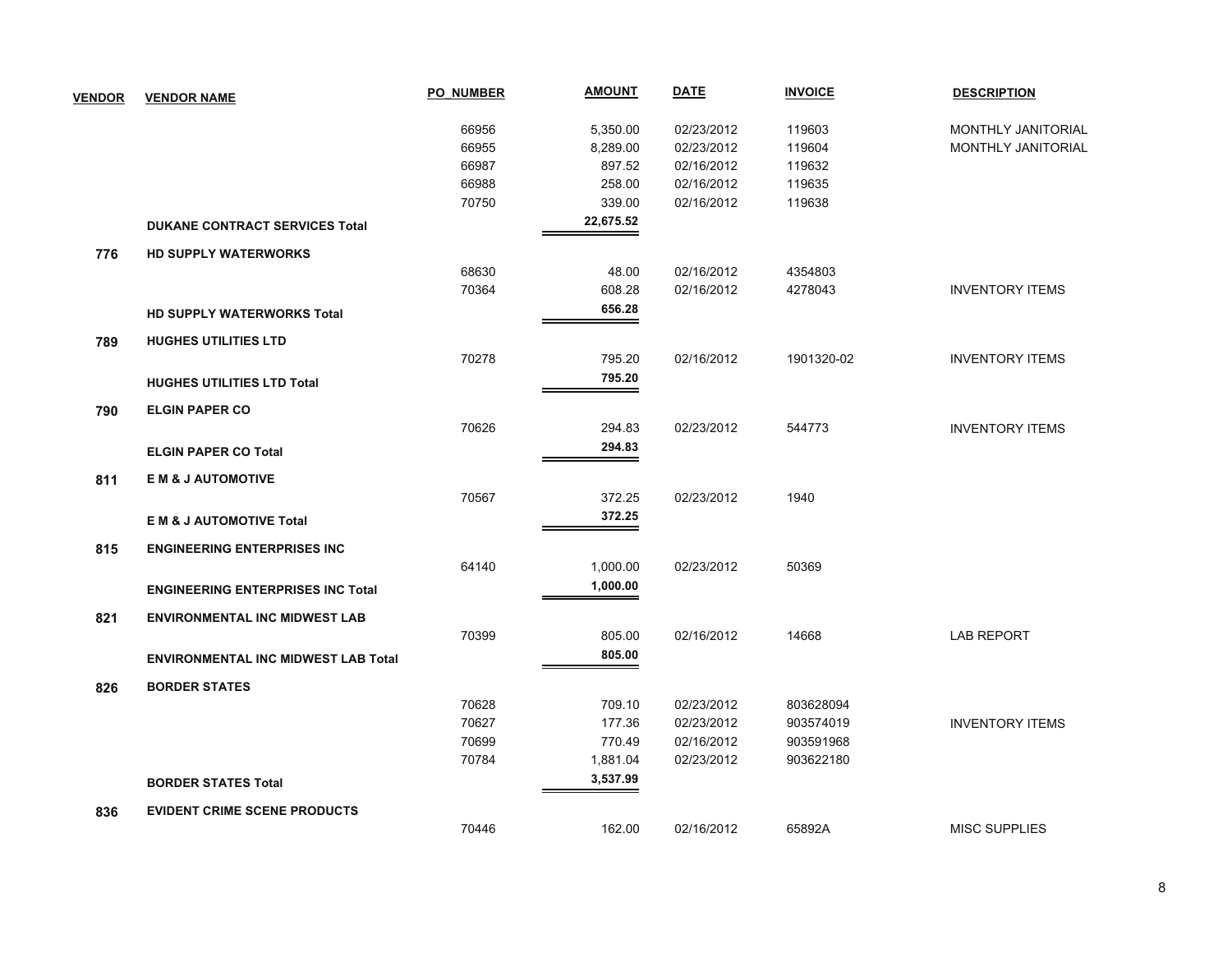| <b>VENDOR</b> | <b>VENDOR NAME</b>                             | <b>PO NUMBER</b> | <b>AMOUNT</b>          | <b>DATE</b> | <b>INVOICE</b> | <b>DESCRIPTION</b>          |
|---------------|------------------------------------------------|------------------|------------------------|-------------|----------------|-----------------------------|
|               | <b>EVIDENT CRIME SCENE PRODUCTS Total</b>      |                  | 162.00                 |             |                |                             |
| 857           | <b>FEDERAL PACIFIC</b>                         |                  |                        |             |                |                             |
|               | <b>FEDERAL PACIFIC Total</b>                   | 67695            | 45,336.00<br>45,336.00 | 02/16/2012  | 500792-FPT     | <b>INVENTORY ITEMS</b>      |
| 859           | <b>FEECE OIL CO</b>                            |                  |                        |             |                |                             |
|               |                                                | 70531            | 1,093.62               | 02/16/2012  | 3199566        | OFF RD BIODSL               |
|               | <b>FEECE OIL CO Total</b>                      |                  | 1,093.62               |             |                |                             |
| 861           | <b>LISA FERGUSON</b>                           |                  |                        |             |                |                             |
|               |                                                |                  | 41.40                  | 02/16/2012  | 22012          | LUNCH EXPENSE SPANISH CLASS |
|               | <b>LISA FERGUSON Total</b>                     |                  | 41.40                  |             |                |                             |
| 870           | <b>FIRE PENSION FUND</b>                       |                  |                        |             |                |                             |
|               |                                                |                  | 14,989.30<br>14,989.30 | 02/23/2012  | PR20120224_870 | PR 20120224 deductions      |
|               | <b>FIRE PENSION FUND Total</b>                 |                  |                        |             |                |                             |
| 884           | <b>FISHER SCIENTIFIC</b>                       | 70701            |                        |             |                |                             |
|               |                                                |                  | 552.46<br>552.46       | 02/23/2012  | 3902806        |                             |
|               | <b>FISHER SCIENTIFIC Total</b>                 |                  |                        |             |                |                             |
| 897           | <b>FOOTE MEYERS MIELKE &amp; FLOWERS</b>       | 67120            | 500.00                 | 02/16/2012  | 1047-031       |                             |
|               | <b>FOOTE MEYERS MIELKE &amp; FLOWERS Total</b> |                  | 500.00                 |             |                |                             |
|               |                                                |                  |                        |             |                |                             |
| 904           | <b>FORMS HANDLING EQUIPMENT SVC</b>            | 70488            | 124.00                 | 02/23/2012  | 120112A        | <b>MISC ITEMS</b>           |
|               | <b>FORMS HANDLING EQUIPMENT SVC Total</b>      |                  | 124.00                 |             |                |                             |
| 906           | <b>FORESTRY SUPPLIES</b>                       |                  |                        |             |                |                             |
|               |                                                | 70500            | 130.29                 | 02/16/2012  | 273952-00      | <b>INVENTORY ITEMS</b>      |
|               | <b>FORESTRY SUPPLIES Total</b>                 |                  | 130.29                 |             |                |                             |
| 914           | <b>FOX VALLEY OPERATORS ASSN</b>               |                  |                        |             |                |                             |
|               |                                                |                  | 20.00                  | 02/23/2012  | 021512         | MEMBERSHIP M BURNETT        |
|               | FOX VALLEY OPERATORS ASSN Total                |                  | 20.00                  |             |                |                             |
| 916           | FOX VALLEY FIRE & SAFETY INC                   |                  |                        |             |                |                             |
|               |                                                | 67099            | 50.00                  | 02/16/2012  | 674422         | MONTHLY BILLING FEB 2012    |
|               |                                                | 67099            | 50.00                  | 02/16/2012  | 674423         | MONTHLY BILLING FEB 2012    |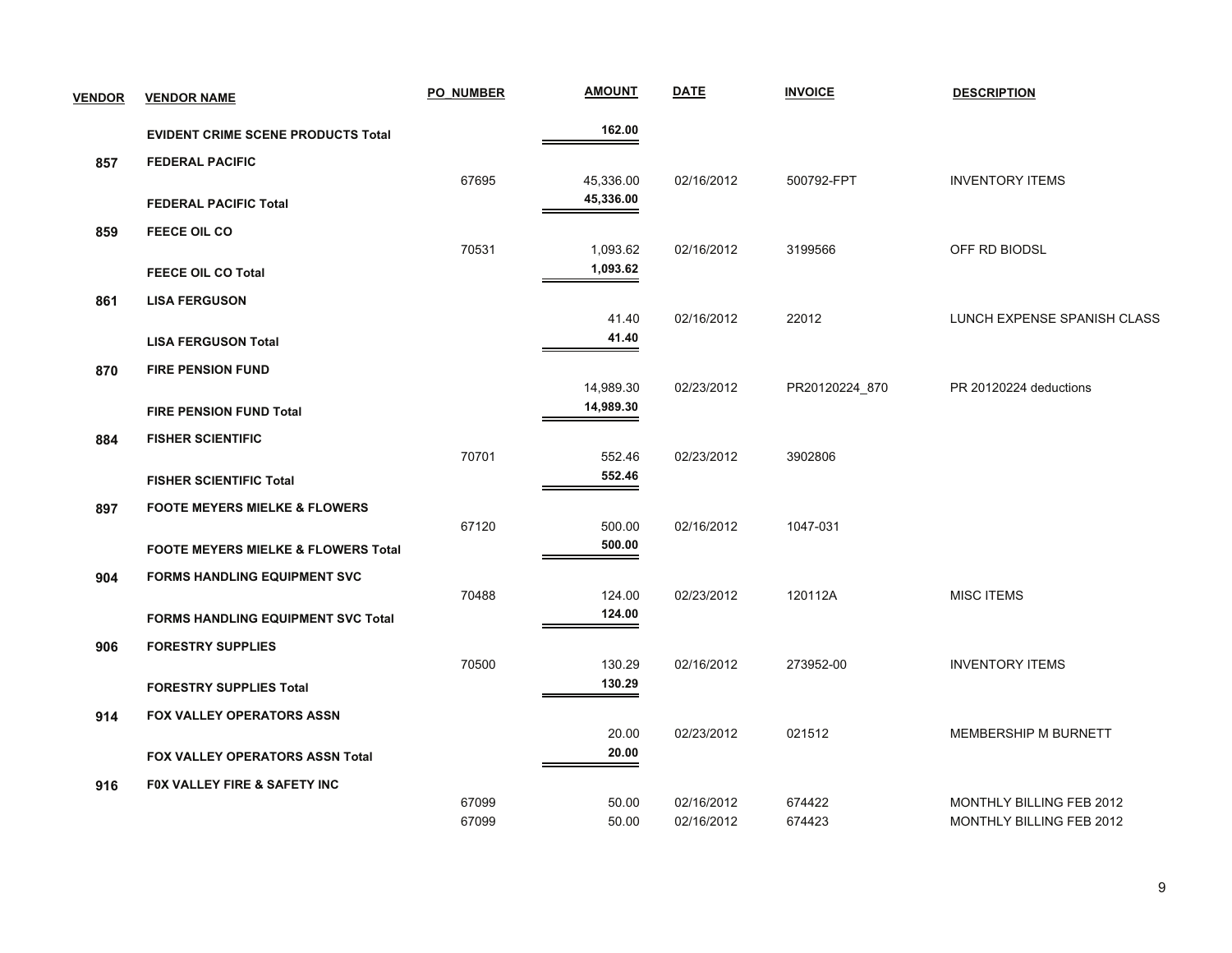| <b>VENDOR</b> | <b>VENDOR NAME</b>                    | PO NUMBER | <b>AMOUNT</b> | <b>DATE</b> | <b>INVOICE</b>  | <b>DESCRIPTION</b>    |
|---------------|---------------------------------------|-----------|---------------|-------------|-----------------|-----------------------|
|               | FOX VALLEY FIRE & SAFETY INC Total    |           | 100.00        |             |                 |                       |
| 925           | <b>FOX VALLEY FIRE &amp; BUILDING</b> |           |               |             |                 |                       |
|               |                                       |           | 90.00         | 02/23/2012  | 022012          | 2012 MBRSHP BCE&FD    |
|               | FOX VALLEY FIRE & BUILDING Total      |           | 90.00         |             |                 |                       |
| 932           | <b>CIT</b>                            |           |               |             |                 |                       |
|               |                                       | 68502     | 967.06        | 02/16/2012  | 16034259        | RO44777               |
|               |                                       | 68502     | 538.50        | 02/16/2012  | 16035001        | <b>GRILLE</b>         |
|               |                                       | 68502     | 153.62        | 02/23/2012  | 16035541        | <b>MISC PARTS</b>     |
|               |                                       |           | $-249.29$     | 02/16/2012  | CM16034259      | CREDIT VEH#1808       |
|               | <b>CIT Total</b>                      |           | 1,409.89      |             |                 |                       |
| 935           | <b>DOWNTOWN ST CHARLES</b>            |           |               |             |                 |                       |
|               |                                       |           | 20,000.00     | 02/16/2012  | 122811          |                       |
|               |                                       |           | 20,000.00     | 02/16/2012  | 122811          |                       |
|               |                                       |           | 20,000.00     | 02/16/2012  | 122811          |                       |
|               |                                       |           | 20,000.00     | 02/16/2012  | 122811          |                       |
|               | <b>DOWNTOWN ST CHARLES Total</b>      |           | 80,000.00     |             |                 |                       |
| 938           | <b>BURTON CONSULTING</b>              |           |               |             |                 |                       |
|               |                                       | 67315     | 3,333.34      | 02/23/2012  | C00000586-51281 | <b>FEB CONSULTING</b> |
|               | <b>BURTON CONSULTING Total</b>        |           | 3,333.34      |             |                 |                       |
| 952           | <b>JERRY GATLIN</b>                   |           |               |             |                 |                       |
|               |                                       |           | 63.90         | 02/16/2012  | 021312          | <b>LUNCH EXPENSE</b>  |
|               | <b>JERRY GATLIN Total</b>             |           | 63.90         |             |                 |                       |
| 986           | <b>GOODYS</b>                         |           |               |             |                 |                       |
|               |                                       |           | 91.79         | 02/23/2012  | 020712          | <b>OT MEALS</b>       |
|               | <b>GOODYS Total</b>                   |           | 91.79         |             |                 |                       |
| 988           | <b>GORSKI &amp; GOOD</b>              |           |               |             |                 |                       |
|               |                                       |           | 396.00        | 02/16/2012  | 21847           | JANUARY LEGAL 2012    |
|               |                                       | 67042     | 2,869.07      | 02/16/2012  | 21848           | JANUARY 2012          |
|               |                                       |           | 594.00        | 02/16/2012  | 21849           | JANUARY 2012          |
|               |                                       |           | 1,187.53      | 02/16/2012  | 21850           | JANUARY 2012          |
|               |                                       |           | 2,034.00      | 02/16/2012  | 21851           | JANUARY LEGAL 2012    |
|               |                                       |           | 234.00        | 02/16/2012  | 21852           | JANUARY LEGAL 2012    |
|               |                                       |           | 738.00        | 02/16/2012  | 21859           | JANUARY LEGAL 2012    |
|               |                                       |           | 306.00        | 02/16/2012  | 21860           | JANUARY LEGAL 2012    |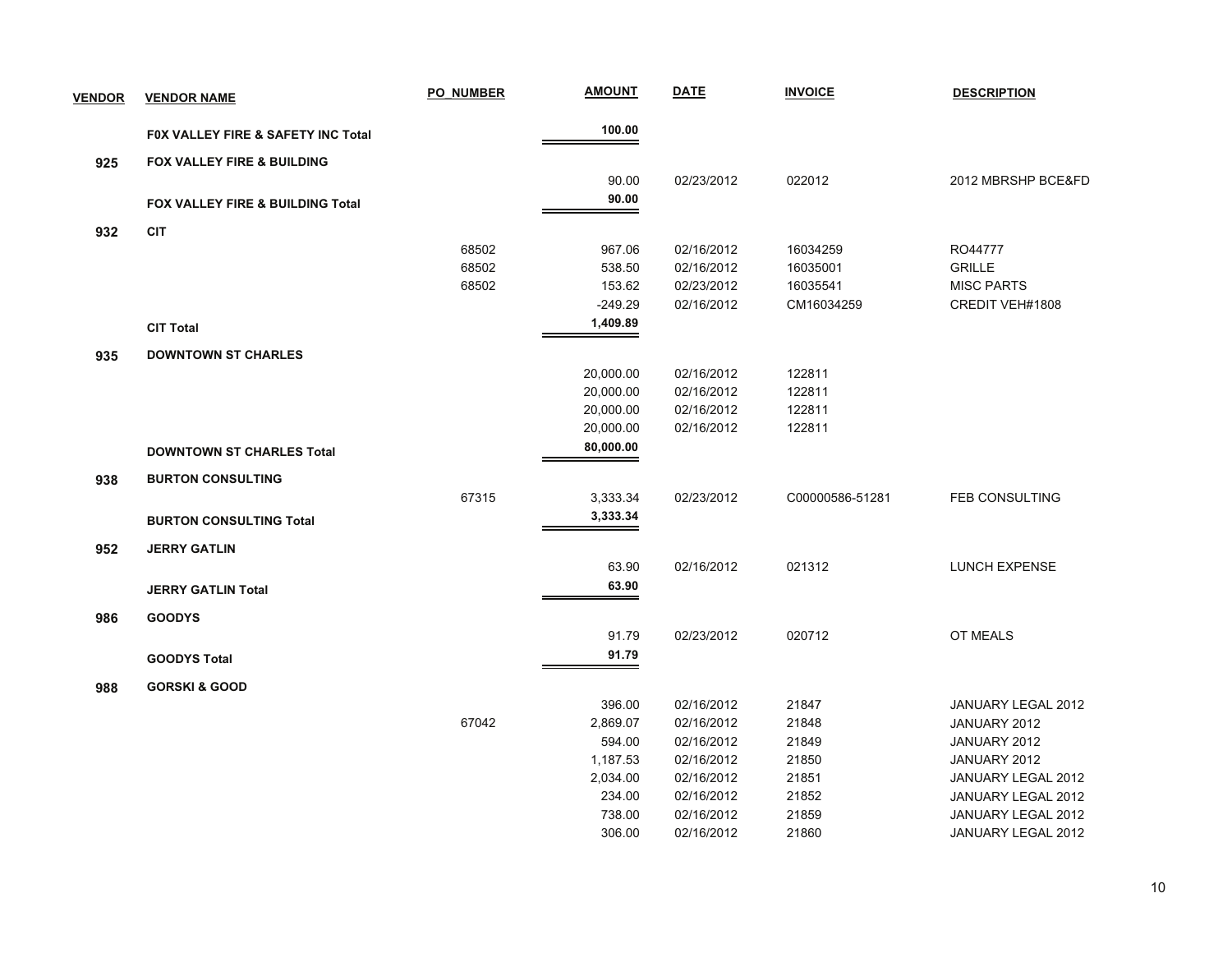| <b>VENDOR</b> | <b>VENDOR NAME</b>                             | <b>PO NUMBER</b> | <b>AMOUNT</b> | <b>DATE</b> | <b>INVOICE</b>  | <b>DESCRIPTION</b>           |
|---------------|------------------------------------------------|------------------|---------------|-------------|-----------------|------------------------------|
|               |                                                |                  | 1,332.00      | 02/16/2012  | 21853           | JANUARY LEGAL 2012           |
|               |                                                | 67042            | 144.00        | 02/16/2012  | 21854           | JANUARY 2012                 |
|               |                                                |                  | 4,778.38      | 02/16/2012  | 21855           | JANUARY 2012                 |
|               |                                                |                  | 1,206.00      | 02/16/2012  | 21856           | JANUARY LEGAL 2012           |
|               |                                                |                  | 126.00        | 02/16/2012  | 21857           | JANUARY LEGAL 2012           |
|               |                                                |                  | 774.00        | 02/16/2012  | 21858           | JANUARY 2012                 |
|               | <b>GORSKI &amp; GOOD Total</b>                 |                  | 16,718.98     |             |                 |                              |
| 996           | <b>GOVCONNECTION INC</b>                       |                  |               |             |                 |                              |
|               |                                                | 70602            | 195.82        | 02/23/2012  | 48724276        | <b>MISC ITEMS</b>            |
|               | <b>GOVCONNECTION INC Total</b>                 |                  | 195.82        |             |                 |                              |
| 999           | <b>MICHAEL J GRANDT</b>                        |                  |               |             |                 |                              |
|               |                                                |                  | 187.85        | 02/23/2012  | 021512          | <b>CLOTHING ALLOWANCE</b>    |
|               | <b>MICHAEL J GRANDT Total</b>                  |                  | 187.85        |             |                 |                              |
|               |                                                |                  |               |             |                 |                              |
| 1008          | <b>GREENBERGFARROW</b>                         |                  |               |             |                 |                              |
|               |                                                |                  | 611.60        | 02/16/2012  | 2011PR014       | CLOSED DEFERRED REVENUE AC   |
|               | <b>GREENBERGFARROW Total</b>                   |                  | 611.60        |             |                 |                              |
| 1027          | <b>JO HACKETT</b>                              |                  |               |             |                 |                              |
|               |                                                |                  | 40.70         | 02/16/2012  | 030912          | DIGITAL METER CLASS MARCH 20 |
|               | <b>JO HACKETT Total</b>                        |                  | 40.70         |             |                 |                              |
|               |                                                |                  |               |             |                 |                              |
| 1029          | <b>HALL SIGNS INC</b>                          |                  |               |             |                 |                              |
|               |                                                | 70702            | 333.52        | 02/23/2012  | 272001          |                              |
|               | <b>HALL SIGNS INC Total</b>                    |                  | 333.52        |             |                 |                              |
| 1031          | <b>HAMPTON LENZINI &amp; RENWICK INC</b>       |                  |               |             |                 |                              |
|               |                                                | 67849            | 220.00        | 02/23/2012  | 000020120055    | svc thru 12-31-11            |
|               |                                                | 63540            | 1,212.00      | 02/23/2012  | 00020120148     | <b>JAN 2012</b>              |
|               | <b>HAMPTON LENZINI &amp; RENWICK INC Total</b> |                  | 1,432.00      |             |                 |                              |
| 1036          | <b>HARRIS BANK NA</b>                          |                  |               |             |                 |                              |
|               |                                                |                  | 1,287.00      | 02/23/2012  | PR20120224_1036 | PR 20120224 deductions       |
|               | <b>HARRIS BANK NA Total</b>                    |                  | 1,287.00      |             |                 |                              |
|               |                                                |                  |               |             |                 |                              |
| 1078          | <b>HI-LINE UTILITY SUPPLY CO</b>               | 70491            | 471.74        | 02/16/2012  | 1/790620        | <b>INVENTORY ITEMS</b>       |
|               |                                                |                  | 471.74        |             |                 |                              |
|               | <b>HI-LINE UTILITY SUPPLY CO Total</b>         |                  |               |             |                 |                              |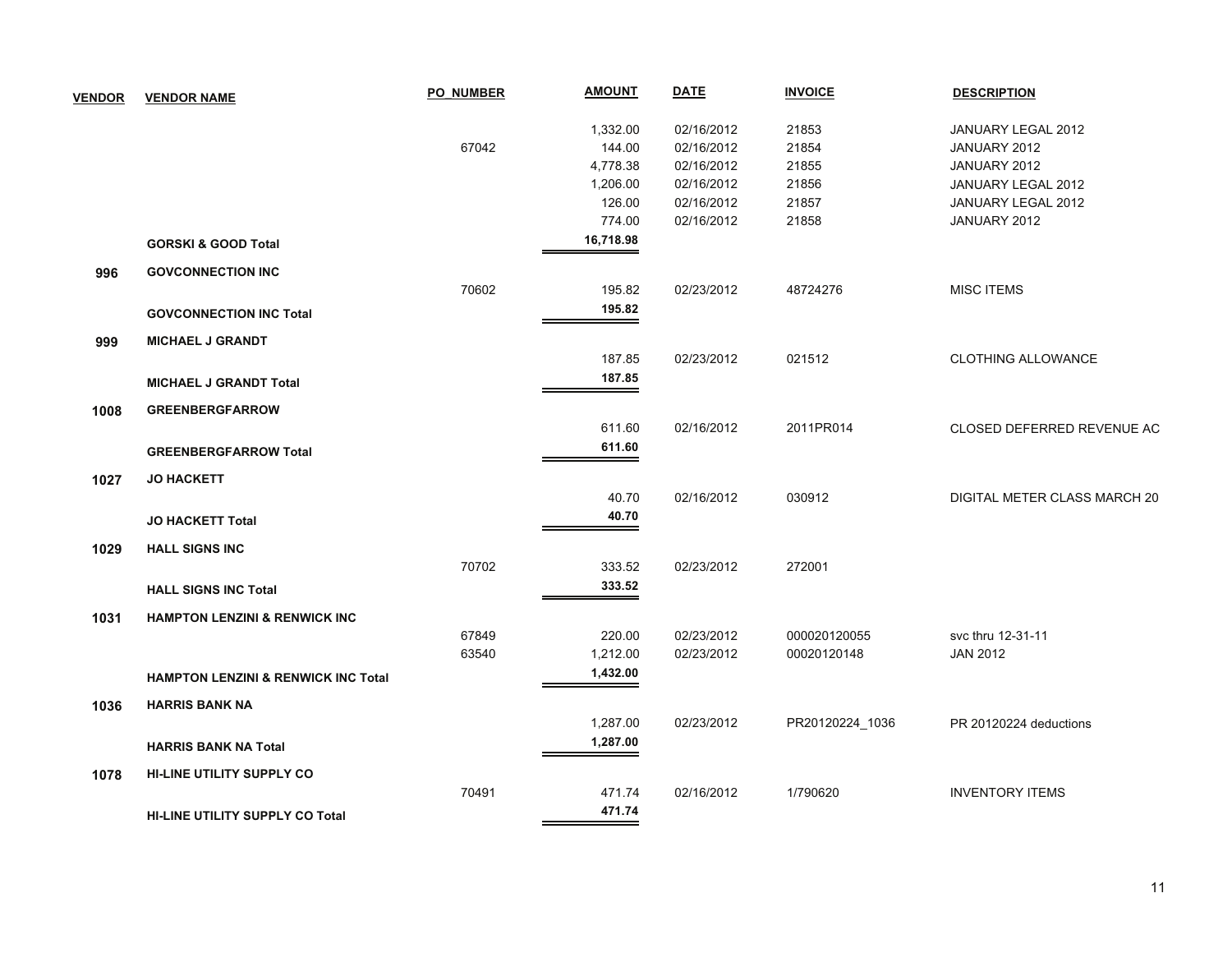| <b>VENDOR</b> | <b>VENDOR NAME</b>                        | <b>PO NUMBER</b> | <b>AMOUNT</b> | <b>DATE</b> | <b>INVOICE</b>  | <b>DESCRIPTION</b>             |
|---------------|-------------------------------------------|------------------|---------------|-------------|-----------------|--------------------------------|
| 1080          | <b>HILTI CORP</b>                         |                  |               |             |                 |                                |
|               |                                           |                  | $-50.09$      | 02/23/2012  | 4600590026      | <b>CREDIT HAMMER DRILL BIT</b> |
|               |                                           | 70341            | 387.58        | 02/23/2012  | 4600530395      | Misc items                     |
|               |                                           | 70341            | 26.65         | 02/23/2012  | 4600590023      | <b>MIXING NOZZLE</b>           |
|               | <b>HILTI CORP Total</b>                   |                  | 364.14        |             |                 |                                |
| 1082          | <b>HINSHAW &amp; CULBERTSON LLP</b>       |                  |               |             |                 |                                |
|               |                                           |                  | 88.38         | 02/23/2012  | 11117658        | <b>SVC THRU 12-7-11</b>        |
|               | <b>HINSHAW &amp; CULBERTSON LLP Total</b> |                  | 88.38         |             |                 |                                |
| 1097          | WM HORN STRUCTURAL STEEL CO               |                  |               |             |                 |                                |
|               |                                           | 70505            | 16.00         | 02/16/2012  | 94458D          | <b>FLATBAR</b>                 |
|               |                                           | 70570            | 12.00         | 02/16/2012  | 94458E          | <b>FLATBAR</b>                 |
|               | WM HORN STRUCTURAL STEEL CO Total         |                  | 28.00         |             |                 |                                |
| 1103          | HOUSEAL LAVIGNE ASSOC LLC                 |                  |               |             |                 |                                |
|               |                                           | 67616            | 4,172.10      | 02/23/2012  | 1924            |                                |
|               | <b>HOUSEAL LAVIGNE ASSOC LLC Total</b>    |                  | 4,172.10      |             |                 |                                |
| 1106          | <b>HSBC BUSINESS SOLUTIONS</b>            |                  |               |             |                 |                                |
|               |                                           | 70765            | 129.49        | 02/16/2012  | 203721932000    |                                |
|               | <b>HSBC BUSINESS SOLUTIONS Total</b>      |                  | 129.49        |             |                 |                                |
| 1111          | <b>STEVEN HUFFMAN</b>                     |                  |               |             |                 |                                |
|               |                                           |                  | 63.90         | 02/16/2012  | 021312          | <b>LUNCH EXPENSE</b>           |
|               | <b>STEVEN HUFFMAN Total</b>               |                  | 63.90         |             |                 |                                |
| 1124          | <b>IACE</b>                               |                  |               |             |                 |                                |
|               |                                           |                  | 70.00         | 02/23/2012  | 022012          | SMNR 4-4-12 BV & RS            |
|               |                                           |                  | 25.00         | 02/23/2012  | 022012A         | 2012 MBRSHP RS                 |
|               | <b>IACE Total</b>                         |                  | 95.00         |             |                 |                                |
| 1133          | <b>IBEW LOCAL 196</b>                     |                  |               |             |                 |                                |
|               |                                           |                  | 676.90        | 02/23/2012  | PR20120224_1133 | PR 20120224 deductions         |
|               | <b>IBEW LOCAL 196 Total</b>               |                  | 676.90        |             |                 |                                |
| 1135          | AT&T                                      |                  |               |             |                 |                                |
|               |                                           |                  | 6,269.77      | 02/23/2012  | 012912          | <b>JAN 2012</b>                |
|               | <b>AT&amp;T Total</b>                     |                  | 6,269.77      |             |                 |                                |
|               |                                           |                  |               |             |                 |                                |

 **1160STATE TREASURER**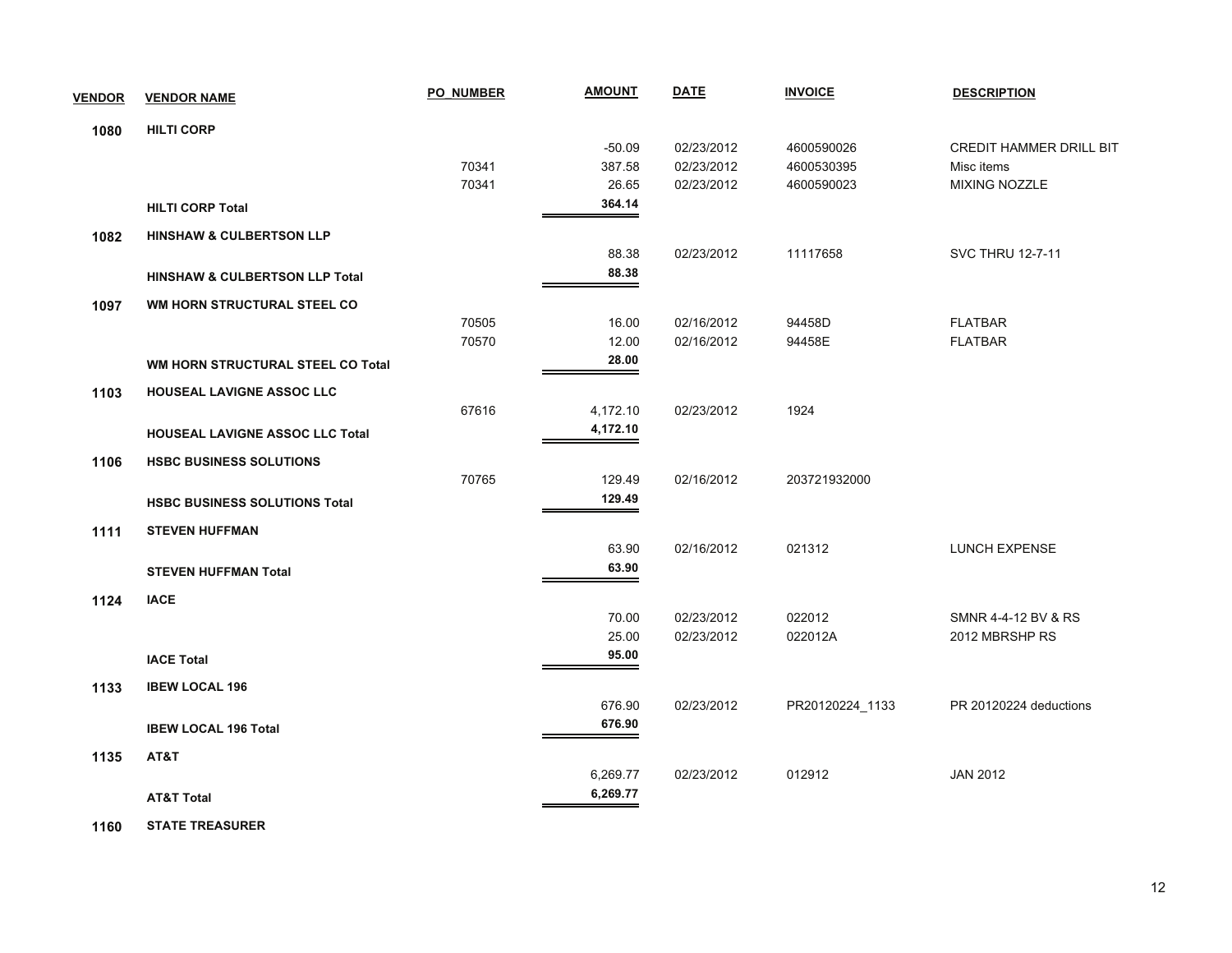| <b>VENDOR</b> | <b>VENDOR NAME</b>                        | <b>PO NUMBER</b> | <b>AMOUNT</b>    | <b>DATE</b>              | <b>INVOICE</b>   | <b>DESCRIPTION</b>                |
|---------------|-------------------------------------------|------------------|------------------|--------------------------|------------------|-----------------------------------|
|               |                                           |                  | 59.89            | 02/16/2012               | 021512           | <b>WORKER COMP ADJUSTMENT</b>     |
|               | <b>STATE TREASURER Total</b>              |                  | 59.89            |                          |                  |                                   |
| 1165          | <b>IL DIVISION IAI</b>                    |                  |                  |                          |                  |                                   |
|               |                                           |                  | 125.00           | 02/16/2012               | 42512            | CONFERENCE APRIL 25-27            |
|               | <b>IL DIVISION IAI Total</b>              |                  | 125.00           |                          |                  |                                   |
| 1215          | <b>ILLINOIS MUNICIPAL UTILITIES</b>       |                  |                  |                          |                  |                                   |
|               |                                           |                  | 2,842,945.53     | 02/17/2012               | 021712           | <b>JANUARY ELECTRIC BILL 2012</b> |
|               | <b>ILLINOIS MUNICIPAL UTILITIES Total</b> |                  | 2,842,945.53     |                          |                  |                                   |
| 1223          | <b>INITIAL IMPRESSIONS EMBROIDERY</b>     |                  |                  |                          |                  |                                   |
|               |                                           | 68331            | 214.50           | 02/16/2012               | L42349           | <b>LOGO</b>                       |
|               | INITIAL IMPRESSIONS EMBROIDERY Total      |                  | 214.50           |                          |                  |                                   |
| 1258          | <b>IPIA</b>                               |                  |                  |                          |                  |                                   |
|               |                                           |                  | 30.00            | 02/16/2012               | 020912SH         | 2012 MEMBERSHIP SHERRA            |
|               | <b>IPIA Total</b>                         |                  | 30.00            |                          |                  |                                   |
| 1260          | <b>ILLINOIS PUBLIC WORKS MUTUAL</b>       |                  |                  |                          |                  |                                   |
|               |                                           |                  | 250.00           | 02/23/2012               | 1289             | 2012 MEMBERSHIP                   |
|               | <b>ILLINOIS PUBLIC WORKS MUTUAL Total</b> |                  | 250.00           |                          |                  |                                   |
| 1275          | <b>JAMES D SKAAR LAW OFFICES</b>          |                  |                  |                          |                  |                                   |
|               |                                           |                  | 700.00           | 02/16/2012               | 020212           | <b>LEGAL LIENS</b>                |
|               | <b>JAMES D SKAAR LAW OFFICES Total</b>    |                  | 700.00           |                          |                  |                                   |
| 1327          | <b>KANE COUNTY FAIR</b>                   |                  |                  |                          |                  |                                   |
|               |                                           |                  | 382.13<br>382.13 | 02/16/2012<br>02/16/2012 | 122811<br>122811 |                                   |
|               |                                           |                  | 382.13           | 02/16/2012               | 122811           |                                   |
|               |                                           |                  | 382.13           | 02/16/2012               | 122811           |                                   |
|               | <b>KANE COUNTY FAIR Total</b>             |                  | 1,528.52         |                          |                  |                                   |
| 1334          | <b>KANE COUNTY ANIMAL CONTROL</b>         |                  |                  |                          |                  |                                   |
|               |                                           | 67126            | 200.00           | 02/23/2012               | 021012           | JANUARY 2012                      |
|               | <b>KANE COUNTY ANIMAL CONTROL Total</b>   |                  | 200.00           |                          |                  |                                   |
| 1342          | <b>KARA CO INC</b>                        |                  |                  |                          |                  |                                   |
|               |                                           |                  | 70.00            | 02/16/2012               | 277534           | <b>CREDIT TO FOLLOW</b>           |
|               |                                           |                  | $-70.00$         | 02/16/2012               | C12999           | <b>CREDIT IN#277534</b>           |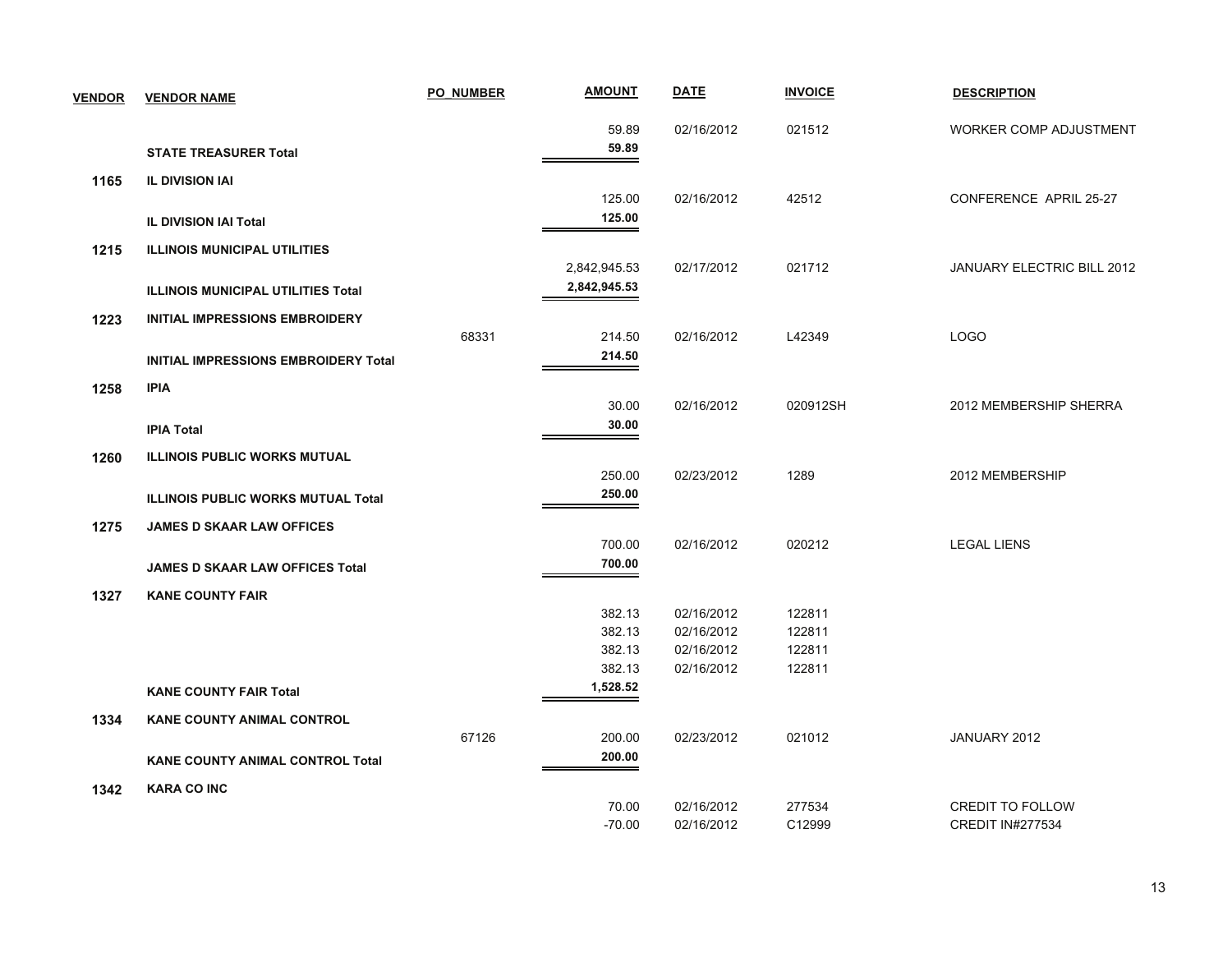| <b>VENDOR</b> | <b>VENDOR NAME</b>                       | <b>PO NUMBER</b> | <b>AMOUNT</b>       | <b>DATE</b>              | <b>INVOICE</b>                     | <b>DESCRIPTION</b>                        |
|---------------|------------------------------------------|------------------|---------------------|--------------------------|------------------------------------|-------------------------------------------|
|               | <b>KARA CO INC Total</b>                 |                  | 0.00                |                          |                                    |                                           |
| 1365          | <b>KYLE KIM</b>                          |                  |                     |                          |                                    |                                           |
|               |                                          |                  | 129.00              | 02/16/2012               | 021312                             | SAFETY FOOTWEAR                           |
|               | <b>KYLE KIM Total</b>                    |                  | 129.00              |                          |                                    |                                           |
| 1366          | <b>DAVID L KINTZ</b>                     |                  |                     |                          |                                    |                                           |
|               |                                          |                  | 21.30               | 02/23/2012               | 030512                             | <b>PER DIEM 3-5-12</b>                    |
|               | <b>DAVID L KINTZ Total</b>               |                  | 21.30               |                          |                                    |                                           |
| 1367          | <b>KINSEY &amp; KINSEY INC</b>           |                  |                     |                          |                                    |                                           |
|               |                                          | 65789<br>65789   | 194.25<br>56,830.50 | 02/23/2012<br>02/16/2012 | <b>INV30963</b><br><b>INV31010</b> | Expenses Dec 2012<br>MILESTONE COMPLETION |
|               | <b>KINSEY &amp; KINSEY INC Total</b>     |                  | 57,024.75           |                          |                                    |                                           |
| 1372          | <b>KIPLINGER LETTER</b>                  |                  |                     |                          |                                    |                                           |
|               |                                          |                  | 99.00               | 02/23/2012               | 020912BV                           | SUBSCRIPTION BVANN                        |
|               | <b>KIPLINGER LETTER Total</b>            |                  | 99.00               |                          |                                    |                                           |
| 1399          | <b>JAMES KUNCHES</b>                     |                  |                     |                          |                                    |                                           |
|               |                                          |                  | 135.00              | 02/23/2012               | 022112                             | SAFETY BOOTS                              |
|               | <b>JAMES KUNCHES Total</b>               |                  | 135.00              |                          |                                    |                                           |
| 1401          | <b>KUSSMAUL ELECTRONICS</b>              |                  |                     |                          |                                    |                                           |
|               |                                          | 70608            | 169.37              | 02/23/2012               | 53195                              |                                           |
|               | <b>KUSSMAUL ELECTRONICS Total</b>        |                  | 169.37              |                          |                                    |                                           |
| 1403          | KWIK KOPY PRINTING OF ST CHAS            |                  |                     |                          |                                    |                                           |
|               |                                          | 70629            | 568.14<br>568.14    | 02/23/2012               | 055582                             | <b>INVENTORY ITEMS</b>                    |
|               | KWIK KOPY PRINTING OF ST CHAS Total      |                  |                     |                          |                                    |                                           |
| 1440          | LAW OFFICES OF J C BROIHIER              |                  | 3,992.50            | 02/23/2012               | 1207-15-16                         | POLICE BOARD LEGAL MEETINGS               |
|               |                                          |                  | 140.00              | 02/23/2012               | 1209                               | JANUARY 2012 SERVICES                     |
|               | <b>LAW OFFICES OF J C BROIHIER Total</b> |                  | 4,132.50            |                          |                                    |                                           |
| 1450          | LEE JENSEN SALES CO INC                  |                  |                     |                          |                                    |                                           |
|               |                                          | 70589            | 193.00              | 02/16/2012               | 122513                             | CALIBRATION GAS FOR IMPACT                |
|               | LEE JENSEN SALES CO INC Total            |                  | 193.00              |                          |                                    |                                           |
|               |                                          |                  |                     |                          |                                    |                                           |

 **1457LEWIS PAPER INTERNATIONAL**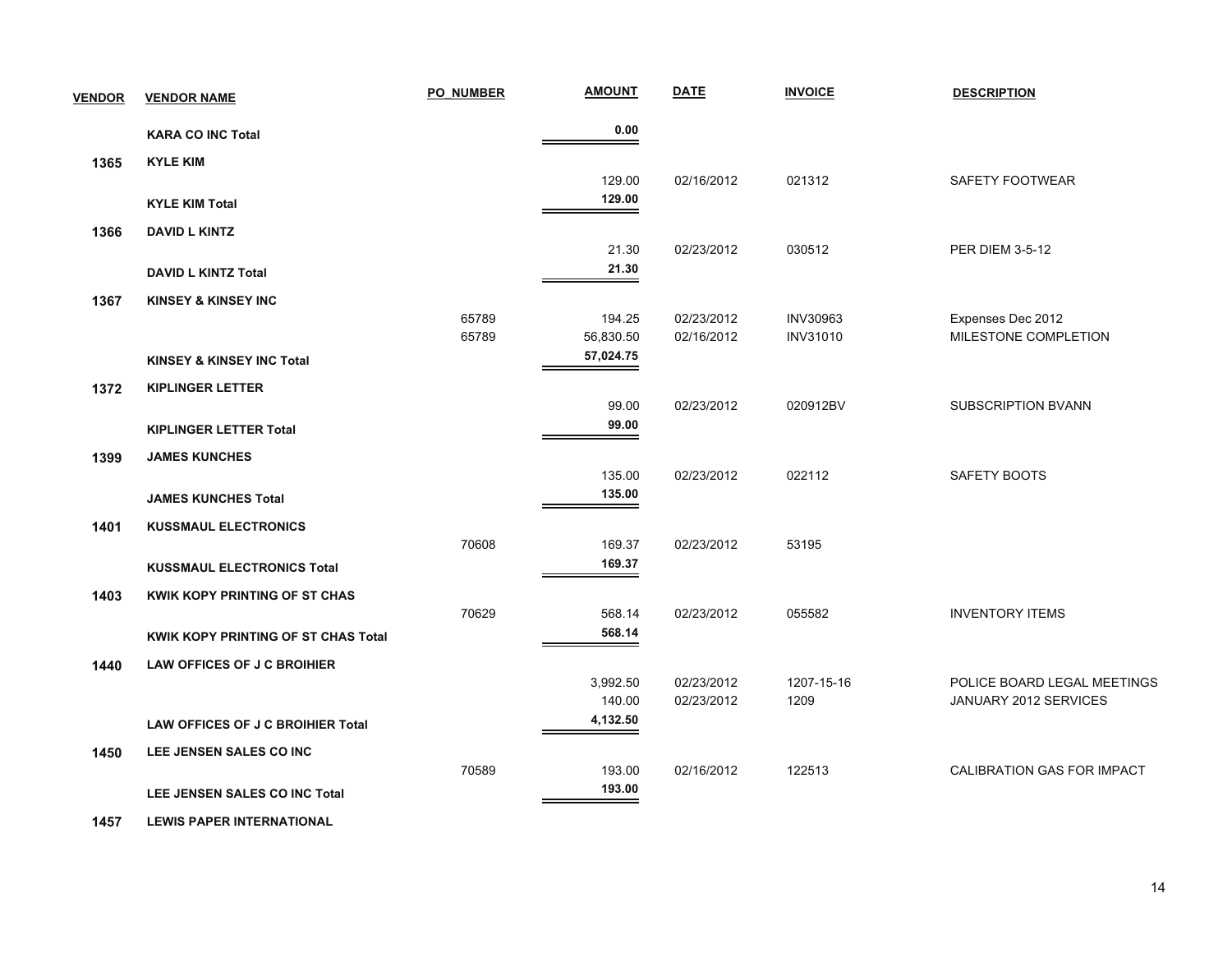| <b>VENDOR</b> | <b>VENDOR NAME</b>                     | <b>PO NUMBER</b> | <b>AMOUNT</b>    | <b>DATE</b> | <b>INVOICE</b>     | <b>DESCRIPTION</b>          |
|---------------|----------------------------------------|------------------|------------------|-------------|--------------------|-----------------------------|
|               |                                        | 70630            | 753.00           | 02/16/2012  | 188600             |                             |
|               | <b>LEWIS PAPER INTERNATIONAL Total</b> |                  | 753.00           |             |                    |                             |
| 1489          | <b>LOWES</b>                           |                  |                  |             |                    |                             |
|               |                                        | 70230            | 372.06           | 02/23/2012  | 02379              | <b>MISC SUPPLIES</b>        |
|               |                                        | 70136            | 7.80             | 02/16/2012  | 02457A             |                             |
|               |                                        | 70136            | 146.00           | 02/23/2012  | 02714B             |                             |
|               |                                        | 70611            | 281.98           | 02/23/2012  | 2237               | <b>BISSELL SPOT BOT PET</b> |
|               |                                        | 70619            | 9.00             | 02/23/2012  | 79251              | <b>INVENTORY ITEMS</b>      |
|               |                                        | 70620            | 154.80           | 02/16/2012  | 79252              | <b>INVENTORY ITEMS</b>      |
|               |                                        | 70533            | 15.06            | 02/23/2012  | 02265A             |                             |
|               |                                        | 70136            | 34.08            | 02/23/2012  | 02260              | <b>MISC SUPPLIES</b>        |
|               |                                        | 70136            | 14.80            | 02/23/2012  | 01203              |                             |
|               |                                        | 70136            | 17.92            | 02/16/2012  | 02020              | <b>SUMPTOUS PURPLE</b>      |
|               |                                        | 70136            | 14.19            | 02/23/2012  | 02143              | <b>MISC SUPPLIES</b>        |
|               |                                        | 70136            | 15.20            | 02/23/2012  | 02160              | <b>MISC SUPPLIES</b>        |
|               | <b>LOWES Total</b>                     |                  | 1,082.89         |             |                    |                             |
| 1503          | <b>MAC TOOLS</b>                       |                  |                  |             |                    |                             |
|               |                                        | 70668            | 43.57            | 02/23/2012  | 90310              |                             |
|               | <b>MAC TOOLS Total</b>                 |                  | 43.57            |             |                    |                             |
| 1536          | <b>MARTOPIA</b>                        |                  |                  |             |                    |                             |
|               |                                        | 70354            | 750.00           | 02/23/2012  | 12-1003389         | 2012 Restaurant Week        |
|               | <b>MARTOPIA Total</b>                  |                  | 750.00           |             |                    |                             |
|               |                                        |                  |                  |             |                    |                             |
| 1550          | <b>MASCAL ELECTRIC INC</b>             | 70593            |                  | 02/16/2012  |                    | SERVICE STC POLICE DPT      |
|               |                                        | 70684            | 518.32<br>282.13 | 02/16/2012  | 1211907<br>1212090 | <b>FIRE STATION 3</b>       |
|               |                                        |                  | 800.45           |             |                    |                             |
|               | <b>MASCAL ELECTRIC INC Total</b>       |                  |                  |             |                    |                             |
| 1567          | <b>BRIDGET MCCOWAN</b>                 |                  |                  |             |                    |                             |
|               |                                        |                  | 36.60            | 02/16/2012  | 021312             | <b>LUNCH EXPENSE</b>        |
|               | <b>BRIDGET MCCOWAN Total</b>           |                  | 36.60            |             |                    |                             |
| 1582          | <b>MCMASTER CARR SUPPLY CO</b>         |                  |                  |             |                    |                             |
|               |                                        | 70609            | 31.52            | 02/23/2012  | 16919992           | <b>MISC SUPPLIES</b>        |
|               | <b>MCMASTER CARR SUPPLY CO Total</b>   |                  | 31.52            |             |                    |                             |
| 1585          | <b>MEADE ELECTRIC COMPANY INC</b>      |                  |                  |             |                    |                             |
|               |                                        | 68458            | 997.44           | 02/23/2012  | 432367             |                             |
|               |                                        |                  |                  |             |                    |                             |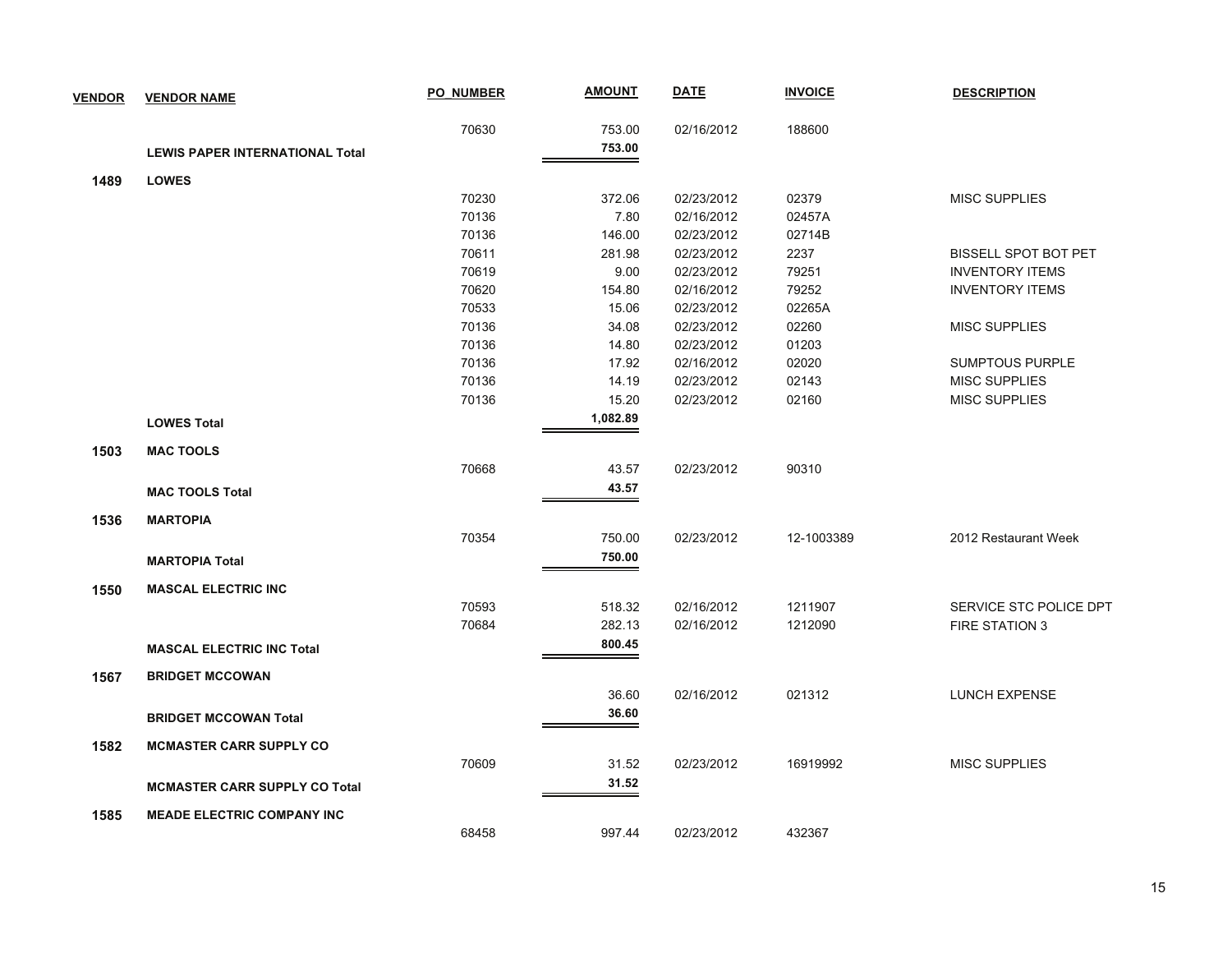| <b>VENDOR</b> | <b>VENDOR NAME</b>                             | <b>PO NUMBER</b> | <b>AMOUNT</b>        | <b>DATE</b>              | <b>INVOICE</b>           | <b>DESCRIPTION</b>         |
|---------------|------------------------------------------------|------------------|----------------------|--------------------------|--------------------------|----------------------------|
|               |                                                | 68459<br>68190   | 6,783.92<br>2,734.00 | 02/23/2012<br>02/16/2012 | 432368<br>653883         | JANUARY 2012 SERVICE       |
|               | <b>MEADE ELECTRIC COMPANY INC Total</b>        |                  | 10,515.36            |                          |                          |                            |
| 1598          | <b>MENARDS INC</b>                             |                  |                      |                          |                          |                            |
|               | <b>MENARDS INC Total</b>                       | 70613            | 525.60<br>525.60     | 02/23/2012               | 13381                    | <b>MISC MATERIALS</b>      |
|               |                                                |                  |                      |                          |                          |                            |
| 1600          | <b>MENDEL PLUMBING &amp; HEATING INC</b>       | 70649            | 322.50               | 02/16/2012               | W76098                   | 200 DEVEREAUX WAY          |
|               | <b>MENDEL PLUMBING &amp; HEATING INC Total</b> |                  | 322.50               |                          |                          |                            |
| 1603          | <b>METRO WEST COG</b>                          |                  |                      |                          |                          |                            |
|               |                                                |                  | 49.00                | 02/16/2012               | 897                      | 1-26-12 BOARD MTG          |
|               | <b>METRO WEST COG Total</b>                    |                  | 49.00                |                          |                          |                            |
| 1604          | <b>METRO TANK AND PUMP COMPANY</b>             |                  |                      |                          |                          |                            |
|               |                                                | 70492            | 904.00               | 02/16/2012               | 10444                    | <b>SERVICE</b>             |
|               | <b>METRO TANK AND PUMP COMPANY Total</b>       |                  | 904.00               |                          |                          |                            |
| 1605          | <b>METROPOLITAN FIRE CHIEFS ASSOC</b>          |                  |                      |                          |                          |                            |
|               |                                                |                  | 90.00                | 02/23/2012               | 3112                     | MULLEN, SCHELSTREET, BUMBA |
|               | <b>METROPOLITAN FIRE CHIEFS ASSOC Total</b>    |                  | 90.00                |                          |                          |                            |
| 1613          | <b>METROPOLITAN ALLIANCE OF POL</b>            |                  |                      |                          |                          |                            |
|               |                                                |                  | 938.50<br>938.50     | 02/23/2012               | PR20120224_1613          | PR 20120224 deductions     |
|               | <b>METROPOLITAN ALLIANCE OF POL Total</b>      |                  |                      |                          |                          |                            |
| 1643          | <b>MILSOFT UTILITY SOLUTIONS INC</b>           |                  |                      |                          |                          |                            |
|               |                                                | 67406            | 800.00<br>800.00     | 02/23/2012               | 20120366                 | MONTHLY CHARGE FEB         |
|               | <b>MILSOFT UTILITY SOLUTIONS INC Total</b>     |                  |                      |                          |                          |                            |
| 1651          | <b>MNJ TECHNOLOGIES DIRECT INC</b>             |                  |                      |                          |                          |                            |
|               |                                                | 70610<br>70610   | 230.14<br>45.74      | 02/23/2012<br>02/23/2012 | 0003169878<br>0003169879 | <b>INK</b><br><b>INK</b>   |
|               | <b>MNJ TECHNOLOGIES DIRECT INC Total</b>       |                  | 275.88               |                          |                          |                            |
|               |                                                |                  |                      |                          |                          |                            |
| 1655          | <b>MONROE TRUCK EQUIPMENT</b>                  | 70443            | 238.63               | 02/16/2012               | 5210269                  | <b>MISC PARTS</b>          |
|               |                                                | 70518            | 35.89                | 02/16/2012               | 5211069                  | <b>MISC PARTS</b>          |
|               |                                                |                  |                      |                          |                          |                            |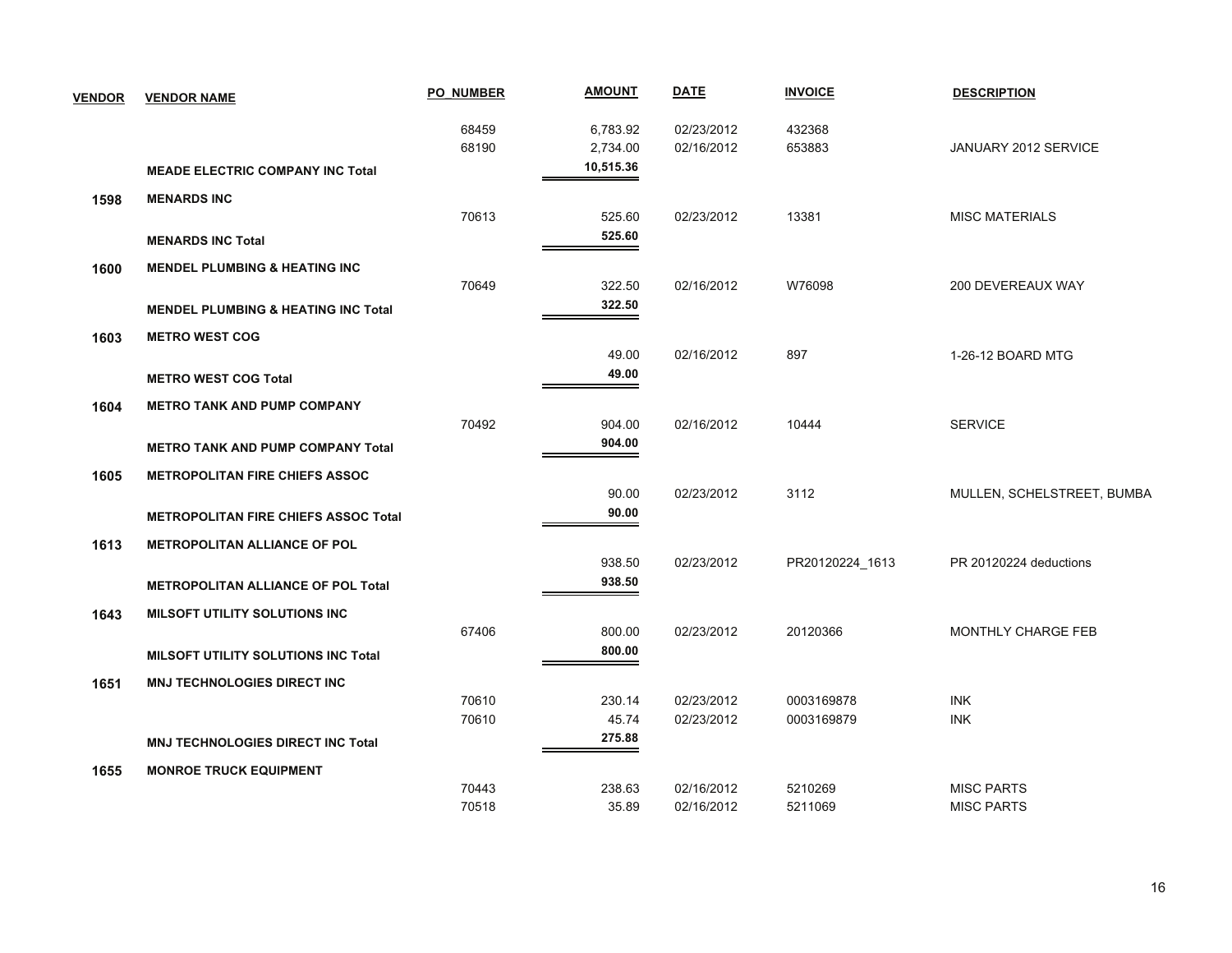| <b>VENDOR</b> | <b>VENDOR NAME</b>                          | <b>PO NUMBER</b> | <u>AMOUNT</u>        | <b>DATE</b>              | <b>INVOICE</b>               | <b>DESCRIPTION</b>       |
|---------------|---------------------------------------------|------------------|----------------------|--------------------------|------------------------------|--------------------------|
|               | <b>MONROE TRUCK EQUIPMENT Total</b>         |                  | 274.52               |                          |                              |                          |
| 1668          | <b>FERGUSON ENTERPRISES INC #1550</b>       |                  |                      |                          |                              |                          |
|               |                                             | 70632            | 17.68                | 02/16/2012               | 1720136                      |                          |
|               |                                             | 70647            | 24.38                | 02/16/2012               | 1720141                      |                          |
|               |                                             | 70703            | 72.80                | 02/23/2012               | 1724714                      |                          |
|               | <b>FERGUSON ENTERPRISES INC #1550 Total</b> |                  | 114.86               |                          |                              |                          |
| 1686          | <b>NAPA AUTO PARTS</b>                      |                  |                      |                          |                              |                          |
|               |                                             | 68520            | 4.19                 | 02/16/2012               | 339014                       | NAPAGOLD FUEL FILTER     |
|               | <b>NAPA AUTO PARTS Total</b>                |                  | 4.19                 |                          |                              |                          |
|               |                                             |                  |                      |                          |                              |                          |
| 1700          | <b>COUNTRY GAS CO</b>                       |                  |                      |                          |                              |                          |
|               |                                             | 70654            | 230.84               | 02/23/2012               | 41094                        | <b>RENTAL</b>            |
|               | <b>COUNTRY GAS CO Total</b>                 |                  | 230.84               |                          |                              |                          |
| 1704          | <b>NCPERS IL IMRF</b>                       |                  |                      |                          |                              |                          |
|               |                                             |                  | 40.00                | 02/23/2012               | PR20120224_1704              | PR 20120224 deductions   |
|               | <b>NCPERS IL IMRF Total</b>                 |                  | 40.00                |                          |                              |                          |
| 1711          | <b>NESTLE WATERS NORTH AMERICA</b>          |                  |                      |                          |                              |                          |
|               |                                             | 68197            | 33.52                | 02/23/2012               | 02B0123426934                |                          |
|               |                                             | 66989            | 106.18               | 02/23/2012               | 2B0122067317                 |                          |
|               |                                             | 66989            | 19.32                | 02/23/2012               | 2B0122067622                 |                          |
|               |                                             | 66990            | 39.55                | 02/23/2012               | 2B0122067713                 |                          |
|               |                                             | 66990            | 19.32                | 02/23/2012               | 2B0122067879                 |                          |
|               |                                             | 66991            | 28.90                | 02/23/2012               | 2B0122078769                 |                          |
|               |                                             | 66990            | 13.54                | 02/23/2012               | 2B0122068299                 |                          |
|               |                                             | 66990            | 31.95                | 02/23/2012               | 2B0122069388                 |                          |
|               |                                             | 66991            | 39.55                | 02/23/2012               | 2B0122069412                 |                          |
|               |                                             | 66990<br>66990   | 8.67<br>36.66        | 02/23/2012<br>02/23/2012 | 2B0122078116<br>2B0122078553 |                          |
|               |                                             | 66991            | 1.98                 | 02/23/2012               | 2B0122078694                 |                          |
|               | <b>NESTLE WATERS NORTH AMERICA Total</b>    |                  | 379.14               |                          |                              |                          |
|               |                                             |                  |                      |                          |                              |                          |
| 1720          | <b>NEXTEL COMMUNICATIONS</b>                |                  |                      |                          |                              |                          |
|               |                                             |                  | 1,240.46             | 02/23/2012               | 130934491-036                | SVC 1-13-12 TO 2-12-12   |
|               |                                             |                  | $-90.00$<br>1,150.46 | 02/23/2012               | 130934491-036CM              | <b>CREDIT ON INVOICE</b> |
|               | <b>NEXTEL COMMUNICATIONS Total</b>          |                  |                      |                          |                              |                          |

 **1724NICOMM LLC**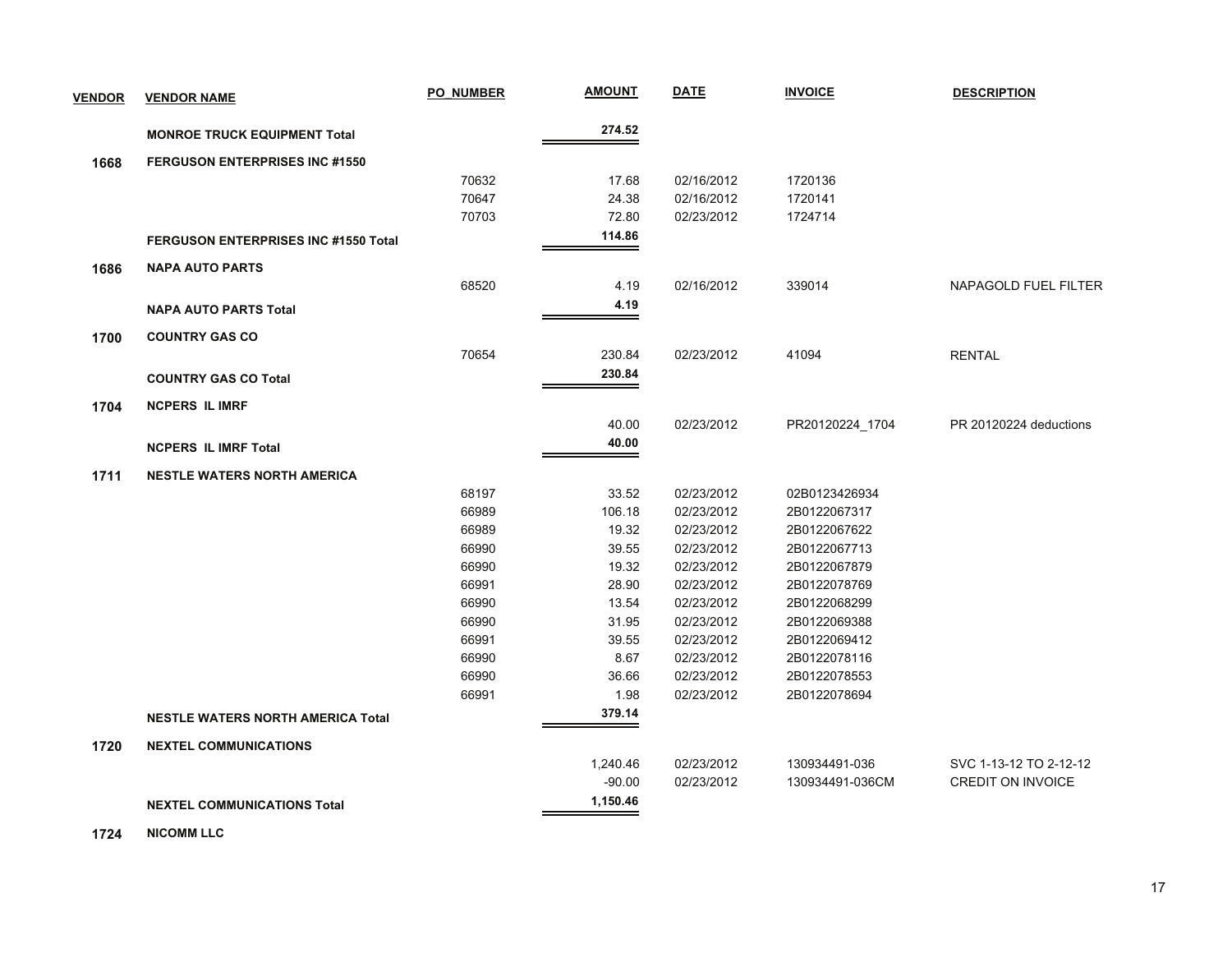| <b>VENDOR</b> | <b>VENDOR NAME</b>                          | <b>PO NUMBER</b> | <b>AMOUNT</b> | <b>DATE</b> | <b>INVOICE</b> | <b>DESCRIPTION</b>                    |
|---------------|---------------------------------------------|------------------|---------------|-------------|----------------|---------------------------------------|
|               |                                             | 70154            | 125.00        | 02/23/2012  | 1453           | Servcie Call Station 1                |
|               | <b>NICOMM LLC Total</b>                     |                  | 125.00        |             |                |                                       |
| 1737          | <b>NORTH EAST MULTI REGIONAL TRNG</b>       |                  |               |             |                |                                       |
|               |                                             |                  | 400.00        | 02/16/2012  | 152807         | <b>INTERVIEWS &amp; INTERROGATION</b> |
|               | <b>NORTH EAST MULTI REGIONAL TRNG Total</b> |                  | 400.00        |             |                |                                       |
| 1745          | <b>NICOR</b>                                |                  |               |             |                |                                       |
|               |                                             | 66992            | 5.29          | 02/16/2012  | 020312A        |                                       |
|               |                                             | 66992            | 121.89        | 02/16/2012  | 020812         |                                       |
|               |                                             | 66992            | 86.31         | 02/16/2012  | 020812A        |                                       |
|               |                                             | 66992            | 174.19        | 02/16/2012  | 020812B        |                                       |
|               |                                             | 66992            | 398.28        | 02/23/2012  | 021012         |                                       |
|               |                                             | 66992            | 36.09         | 02/23/2012  | 021012A        |                                       |
|               |                                             | 66992            | 29.40         | 02/23/2012  | 021012B        |                                       |
|               |                                             | 66992            | 30.56         | 02/23/2012  | 021012C        |                                       |
|               |                                             | 66992            | 82.65         | 02/23/2012  | 021312         |                                       |
|               | <b>NICOR Total</b>                          |                  | 964.66        |             |                |                                       |
| 1765          | <b>NEW WORLD SYSTEMS</b>                    |                  |               |             |                |                                       |
|               |                                             |                  | 945.00        | 02/23/2012  | 021312         |                                       |
|               | <b>NEW WORLD SYSTEMS Total</b>              |                  | 945.00        |             |                |                                       |
| 1780          | <b>STEVEN ONEIL</b>                         |                  |               |             |                |                                       |
|               |                                             |                  | 31.00         | 02/16/2012  | 021312         | <b>SMOKING THERPY REIMB</b>           |
|               | <b>STEVEN ONEIL Total</b>                   |                  | 31.00         |             |                |                                       |
|               |                                             |                  |               |             |                |                                       |
| 1797          | <b>PACE SUBURBAN BUS</b>                    |                  |               |             |                |                                       |
|               |                                             | 67041            | 5,739.08      | 02/16/2012  | 1140           |                                       |
|               | <b>PACE SUBURBAN BUS Total</b>              |                  | 5,739.08      |             |                |                                       |
| 1802          | <b>PARENT PETROLEUM</b>                     |                  |               |             |                |                                       |
|               |                                             | 70511            | 216.20        | 02/16/2012  | 657408         | MOBILUX EP                            |
|               | <b>PARENT PETROLEUM Total</b>               |                  | 216.20        |             |                |                                       |
| 1814          | <b>PATTEN INDUSTRIES INC</b>                |                  |               |             |                |                                       |
|               |                                             | 70332            | 386.26        | 02/23/2012  | P50C0769177    |                                       |
|               |                                             | 68507            | 170.54        | 02/16/2012  | P50C0771651    |                                       |
|               |                                             | 68507            | 53.10         | 02/16/2012  | P50C0771845    |                                       |
|               |                                             |                  | $-53.80$      | 02/16/2012  | P50R0091804    | RETURN PO 68507                       |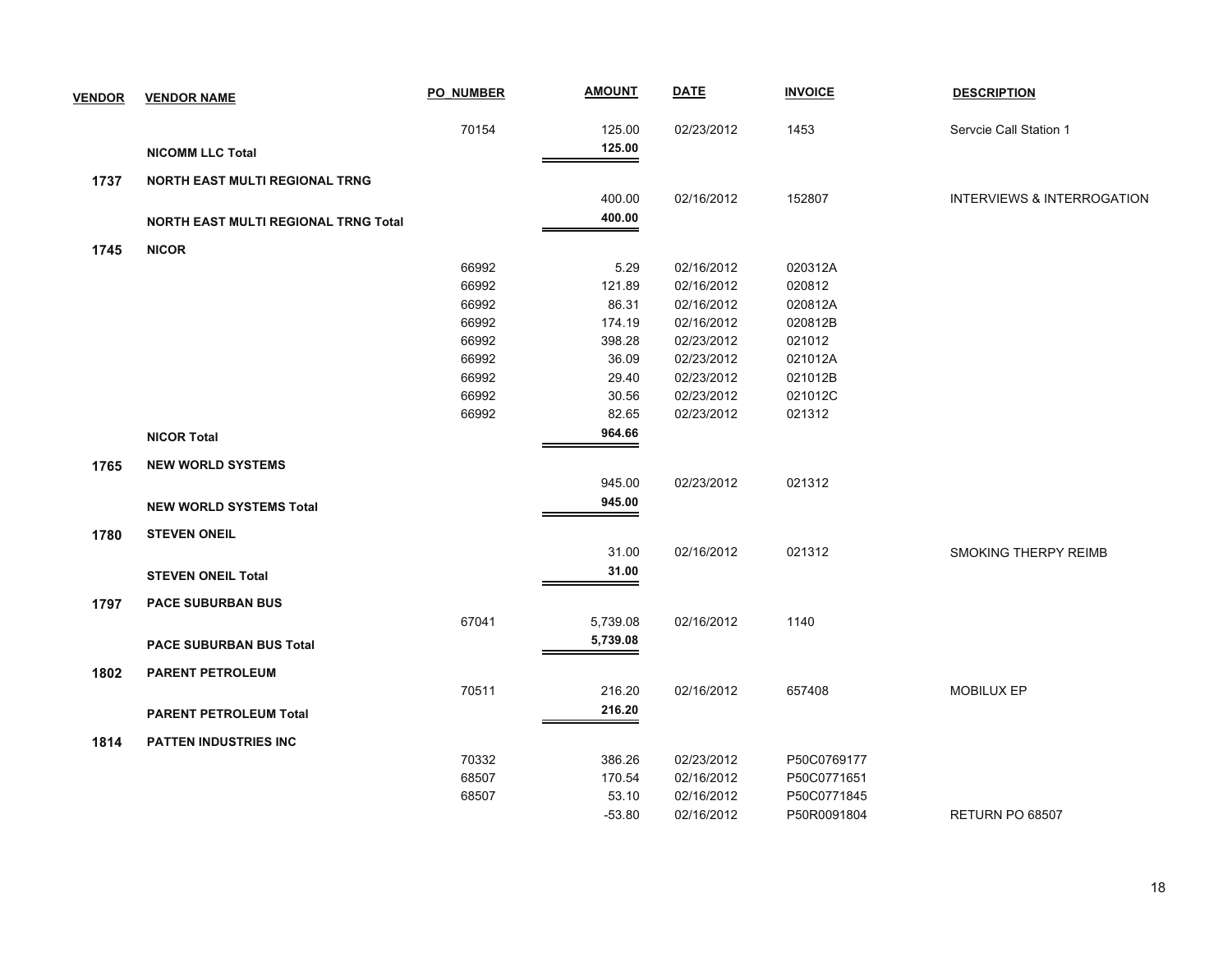| <b>VENDOR</b> | <b>VENDOR NAME</b>                         | <b>PO NUMBER</b> | <b>AMOUNT</b>   | <b>DATE</b>              | <b>INVOICE</b>   | <b>DESCRIPTION</b>                              |
|---------------|--------------------------------------------|------------------|-----------------|--------------------------|------------------|-------------------------------------------------|
|               | <b>PATTEN INDUSTRIES INC Total</b>         |                  | 556.10          |                          |                  |                                                 |
| 1861          | <b>POLICE PENSION FUND</b>                 |                  |                 |                          |                  |                                                 |
|               |                                            |                  | 16,498.16       | 02/23/2012               | PR20120224_1861  | PR 20120224 deductions                          |
|               | <b>POLICE PENSION FUND Total</b>           |                  | 16,498.16       |                          |                  |                                                 |
| 1864          | <b>POLYDYNE INC</b>                        |                  |                 |                          |                  |                                                 |
|               |                                            | 70590            | 8,905.60        | 02/23/2012               | 707556           |                                                 |
|               | <b>POLYDYNE INC Total</b>                  |                  | 8,905.60        |                          |                  |                                                 |
| 1890          | <b>LEGAL SHIELD</b>                        |                  |                 |                          |                  |                                                 |
|               |                                            |                  | 232.29          | 02/23/2012               | PR20120224_1890  | PR 20120224 deductions                          |
|               | <b>LEGAL SHIELD Total</b>                  |                  | 232.29          |                          |                  |                                                 |
| 1898          | <b>PRIORITY PRODUCTS INC</b>               |                  |                 |                          |                  |                                                 |
|               |                                            | 70470<br>67838   | 189.19<br>17.42 | 02/16/2012<br>02/16/2012 | 810992<br>811207 | <b>INVENTORY ITEMS</b><br><b>FLEET SERVICES</b> |
|               | <b>PRIORITY PRODUCTS INC Total</b>         |                  | 206.61          |                          |                  |                                                 |
|               |                                            |                  |                 |                          |                  |                                                 |
| 1900          | <b>PROVIDENT LIFE &amp; ACCIDENT</b>       |                  | 26.76           | 02/23/2012               | PR20120224_1900  | PR 20120224 deductions                          |
|               | <b>PROVIDENT LIFE &amp; ACCIDENT Total</b> |                  | 26.76           |                          |                  |                                                 |
| 1906          | PROVENA MERCY MEDICAL CENTER               |                  |                 |                          |                  |                                                 |
|               |                                            |                  | 266.00          | 02/23/2012               | 020112           | FIT FOR DUTY TESTS                              |
|               | PROVENA MERCY MEDICAL CENTER Total         |                  | 266.00          |                          |                  |                                                 |
| 1925          | <b>QUALITY FASTENERS INC</b>               |                  |                 |                          |                  |                                                 |
|               |                                            | 70471            | 100.00          | 02/16/2012               | 15817            | <b>INVENTORY SUPPLIES</b>                       |
|               |                                            | 70541            | 622.00          | 02/16/2012               | 15818            | <b>INVENTORY ITEMS</b>                          |
|               | <b>QUALITY FASTENERS INC Total</b>         |                  | 722.00          |                          |                  |                                                 |
| 1928          | <b>QWEST COMMUNICATIONS CO LLC</b>         |                  |                 |                          |                  |                                                 |
|               |                                            |                  | 815.00          | 02/16/2012               | 1200013789       | JANUARY 2012                                    |
|               | QWEST COMMUNICATIONS CO LLC Total          |                  | 815.00          |                          |                  |                                                 |
| 1936          | <b>RADICOM INC</b>                         |                  |                 |                          |                  |                                                 |
|               |                                            | 67132            | 111.50          | 02/16/2012               | 97910            | <b>LABOR</b>                                    |
|               | <b>RADICOM INC Total</b>                   |                  | 111.50          |                          |                  |                                                 |

 **1940RADCO COMMUNICATIONS INC**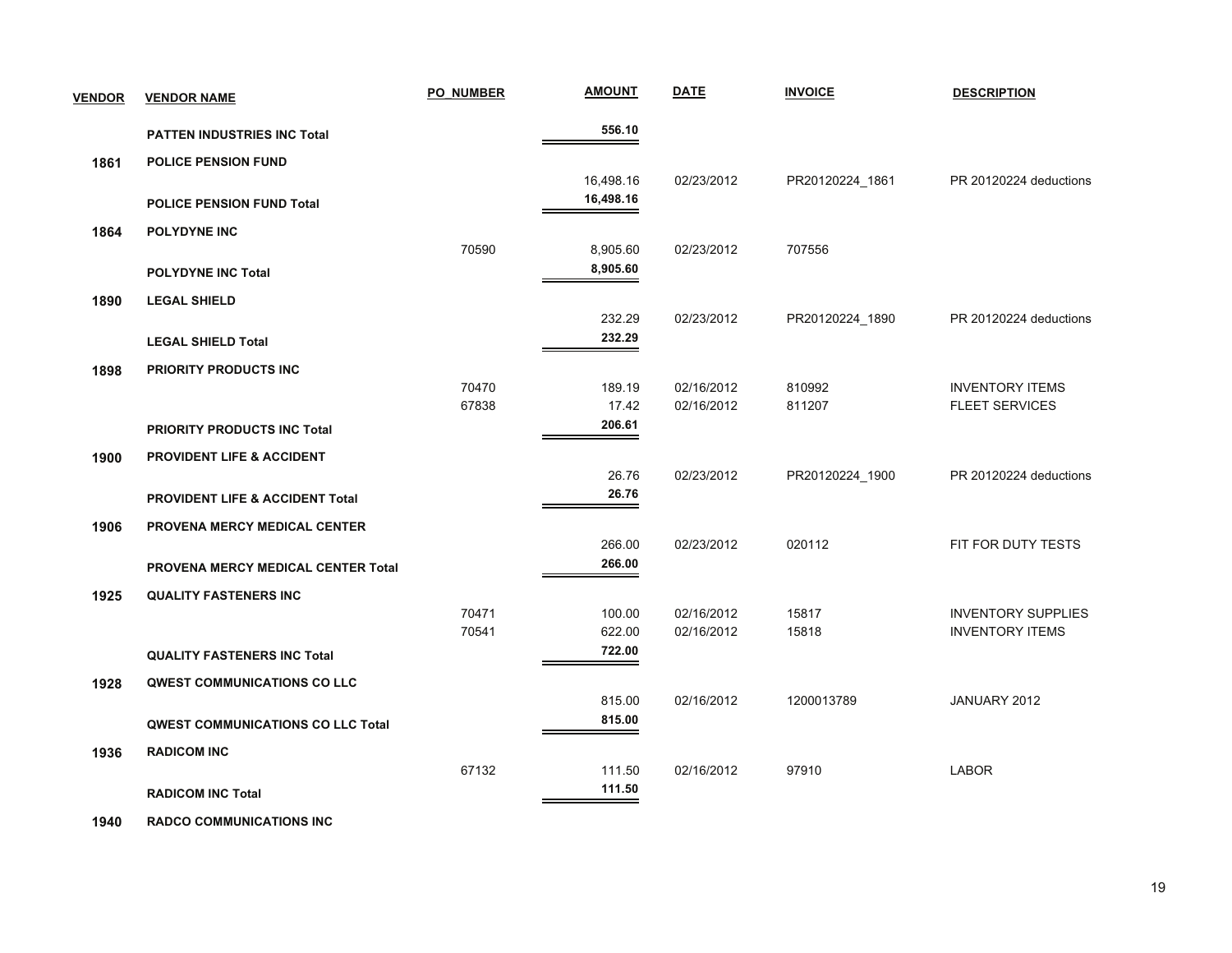| <b>VENDOR</b> | <b>VENDOR NAME</b>                         | <b>PO NUMBER</b> | <b>AMOUNT</b> | <b>DATE</b> | <b>INVOICE</b> | <b>DESCRIPTION</b>                |
|---------------|--------------------------------------------|------------------|---------------|-------------|----------------|-----------------------------------|
|               |                                            | 67131            | $-2,952.79$   | 02/16/2012  | 77472          | MISC SERVICE                      |
|               |                                            | 67131            | $-2,952.79$   | 02/16/2012  | 77472          | MISC SERVICE                      |
|               |                                            | 67325            | 2,952.79      | 02/16/2012  | 77472A         | <b>INSTALLATION NEW SLICK TOP</b> |
|               |                                            | 70759            | 733.58        | 02/23/2012  | 77496          |                                   |
|               |                                            | 67131            | 175.00        | 02/23/2012  | 77533          |                                   |
|               | <b>RADCO COMMUNICATIONS INC Total</b>      |                  | $-2,044.21$   |             |                |                                   |
| 1946          | <b>RANDALL PRESSURE SYSTEMS INC</b>        |                  |               |             |                |                                   |
|               |                                            | 66981            | 212.64        | 02/16/2012  | 223001-0112    | <b>JAN 2012</b>                   |
|               |                                            | 66981            | 10.62         | 02/16/2012  | I-69964-0      | <b>MISC SUPPLIES</b>              |
|               |                                            | 66981            | 10.62         | 02/16/2012  | I-69964-0      | MISC SUPPLIES                     |
|               |                                            | 66981            | $-10.62$      | 02/16/2012  | I-69964-0      | <b>MISC SUPPLIES</b>              |
|               |                                            | 66981            | $-10.62$      | 02/16/2012  | I-69964-0      | <b>MISC SUPPLIES</b>              |
|               | <b>RANDALL PRESSURE SYSTEMS INC Total</b>  |                  | 212.64        |             |                |                                   |
| 1953          | <b>RBS PACKAGING INC</b>                   |                  |               |             |                |                                   |
|               |                                            | 70542            | 67.00         | 02/16/2012  | 2022960        | <b>INVENTORY ITEMS</b>            |
|               |                                            | 70634            | 113.40        | 02/23/2012  | 2022996        | <b>INVENTORY ITEMS</b>            |
|               | <b>RBS PACKAGING INC Total</b>             |                  | 180.40        |             |                |                                   |
| 1998          | <b>RURAL ELECTRIC SUPPLY CO OP</b>         |                  |               |             |                |                                   |
|               |                                            | 70707            | 690.00        | 02/23/2012  | 497849-00      |                                   |
|               | <b>RURAL ELECTRIC SUPPLY CO OP Total</b>   |                  | 690.00        |             |                |                                   |
| 2021          | <b>ROADWAY TOWING</b>                      |                  |               |             |                |                                   |
|               |                                            | 66998            | 25.00         | 02/23/2012  | 428106         | <b>TRUCK TESTING</b>              |
|               |                                            | 66998            | 25.00         | 02/16/2012  | 431665         | <b>TRUCK TESTING 1953</b>         |
|               | <b>ROADWAY TOWING Total</b>                |                  | 50.00         |             |                |                                   |
| 2034          | <b>RONDO ENTERPRISES TRUCK &amp;</b>       |                  |               |             |                |                                   |
|               |                                            | 70724            | 94.95         | 02/16/2012  | 42751          |                                   |
|               | <b>RONDO ENTERPRISES TRUCK &amp; Total</b> |                  | 94.95         |             |                |                                   |
| 2035          | <b>MICHAEL ROSS</b>                        |                  |               |             |                |                                   |
|               |                                            |                  | 622.75        | 02/23/2012  | 022212         | REIMB UNIFORM ALLOWANCE           |
|               | <b>MICHAEL ROSS Total</b>                  |                  | 622.75        |             |                |                                   |
| 2039          | <b>DAN ROWE</b>                            |                  |               |             |                |                                   |
|               |                                            |                  | 135.00        | 02/23/2012  | 021512         | <b>BOOT REIMB</b>                 |
|               | <b>DAN ROWE Total</b>                      |                  | 135.00        |             |                |                                   |
|               |                                            |                  |               |             |                |                                   |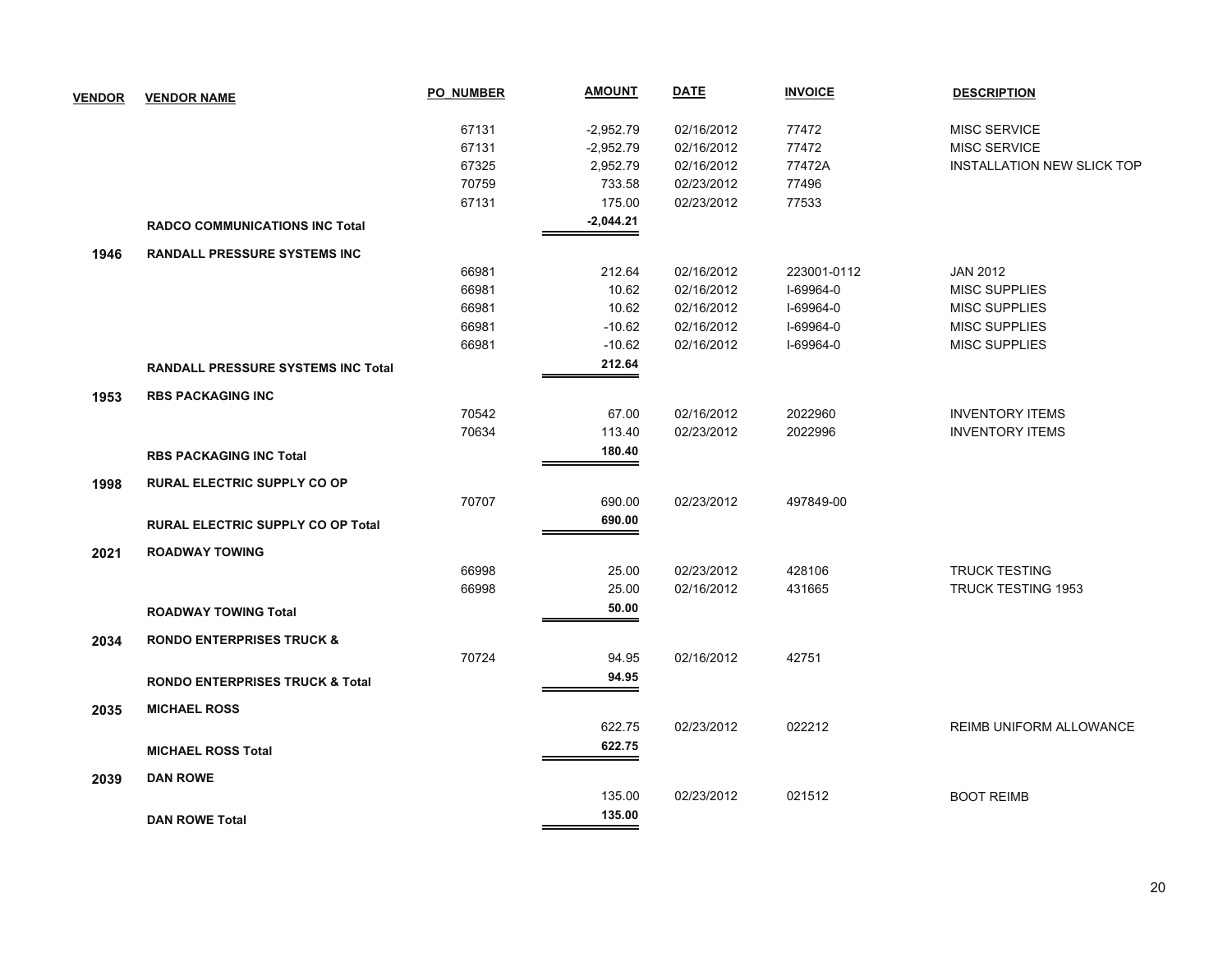| <b>VENDOR</b> | <b>VENDOR NAME</b>                       | <b>PO NUMBER</b> | <b>AMOUNT</b> | <b>DATE</b> | <b>INVOICE</b> | <b>DESCRIPTION</b>      |
|---------------|------------------------------------------|------------------|---------------|-------------|----------------|-------------------------|
| 2041          | <b>RUSSELL W PETERSON</b>                |                  |               |             |                |                         |
|               |                                          |                  | 750.00        | 02/16/2012  | 122811         |                         |
|               |                                          |                  | 750.00        | 02/16/2012  | 122811         |                         |
|               |                                          |                  | 750.00        | 02/16/2012  | 122811         |                         |
|               |                                          |                  | 750.00        | 02/16/2012  | 122811         |                         |
|               |                                          |                  | 750.00        | 02/23/2012  | 122811         |                         |
|               |                                          |                  | 750.00        | 02/23/2012  | 122811         |                         |
|               |                                          |                  | 750.00        | 02/23/2012  | 122811         |                         |
|               |                                          |                  | 750.00        | 02/23/2012  | 122811         |                         |
|               | <b>RUSSELL W PETERSON Total</b>          |                  | 6,000.00      |             |                |                         |
| 2050          | <b>S&amp;C ELECTRIC CO</b>               |                  |               |             |                |                         |
|               |                                          | 70109            | 2,109.39      | 02/23/2012  | 981418         | <b>INVENTORY ITEMS</b>  |
|               | <b>S&amp;C ELECTRIC CO Total</b>         |                  | 2,109.39      |             |                |                         |
| 2052          | <b>SAFETY SUPPLY ILLINOIS CORP</b>       |                  |               |             |                |                         |
|               |                                          |                  | 166.40        | 02/16/2012  | 1175484-01     | <b>VEST SAFETY LIME</b> |
|               |                                          | 70473            | 123.39        | 02/16/2012  | 1902536844     | <b>INVENTORY ITEMS</b>  |
|               |                                          | 70110            | 224.25        | 02/23/2012  | 1902537032     | <b>INVENTORY ITEMS</b>  |
|               |                                          | 70564            | 97.71         | 02/23/2012  | 1902537070     | <b>INVENTORY ITEMS</b>  |
|               | <b>SAFETY SUPPLY ILLINOIS CORP Total</b> |                  | 611.75        |             |                |                         |
| 2057          | <b>SALERNO AND SONS INC</b>              |                  |               |             |                |                         |
|               |                                          |                  | 67.60         | 02/23/2012  | 020812         | OT MEALS                |
|               |                                          |                  | 8.85          | 02/23/2012  | 022012         | OT MEALS                |
|               | <b>SALERNO AND SONS INC Total</b>        |                  | 76.45         |             |                |                         |
| 2064          | SANTANNA NATURAL GAS CORP                |                  |               |             |                |                         |
|               |                                          |                  | 2,997.42      | 02/16/2012  | 020112         | JANUARY 2012            |
|               | SANTANNA NATURAL GAS CORP Total          |                  | 2,997.42      |             |                |                         |
| 2067          | <b>SAUBER MFG CO</b>                     |                  |               |             |                |                         |
|               |                                          | 70604            | 902.00        | 02/23/2012  | PSI152606      | <b>TRUK 1811</b>        |
|               | <b>SAUBER MFG CO Total</b>               |                  | 902.00        |             |                |                         |
| 2072          | <b>S B FRIEDMAN &amp; COMPANY</b>        |                  |               |             |                |                         |
|               |                                          | 70848            | 4,174.12      | 02/23/2012  | 4              |                         |
|               | <b>S B FRIEDMAN &amp; COMPANY Total</b>  |                  | 4,174.12      |             |                |                         |
| 2083          | <b>SCHIROTT &amp; LUETKEHANS</b>         |                  |               |             |                |                         |
|               |                                          |                  | 1,343.76      | 02/16/2012  | 4300-3872M-4   | DECEMBER LEGAL 2011     |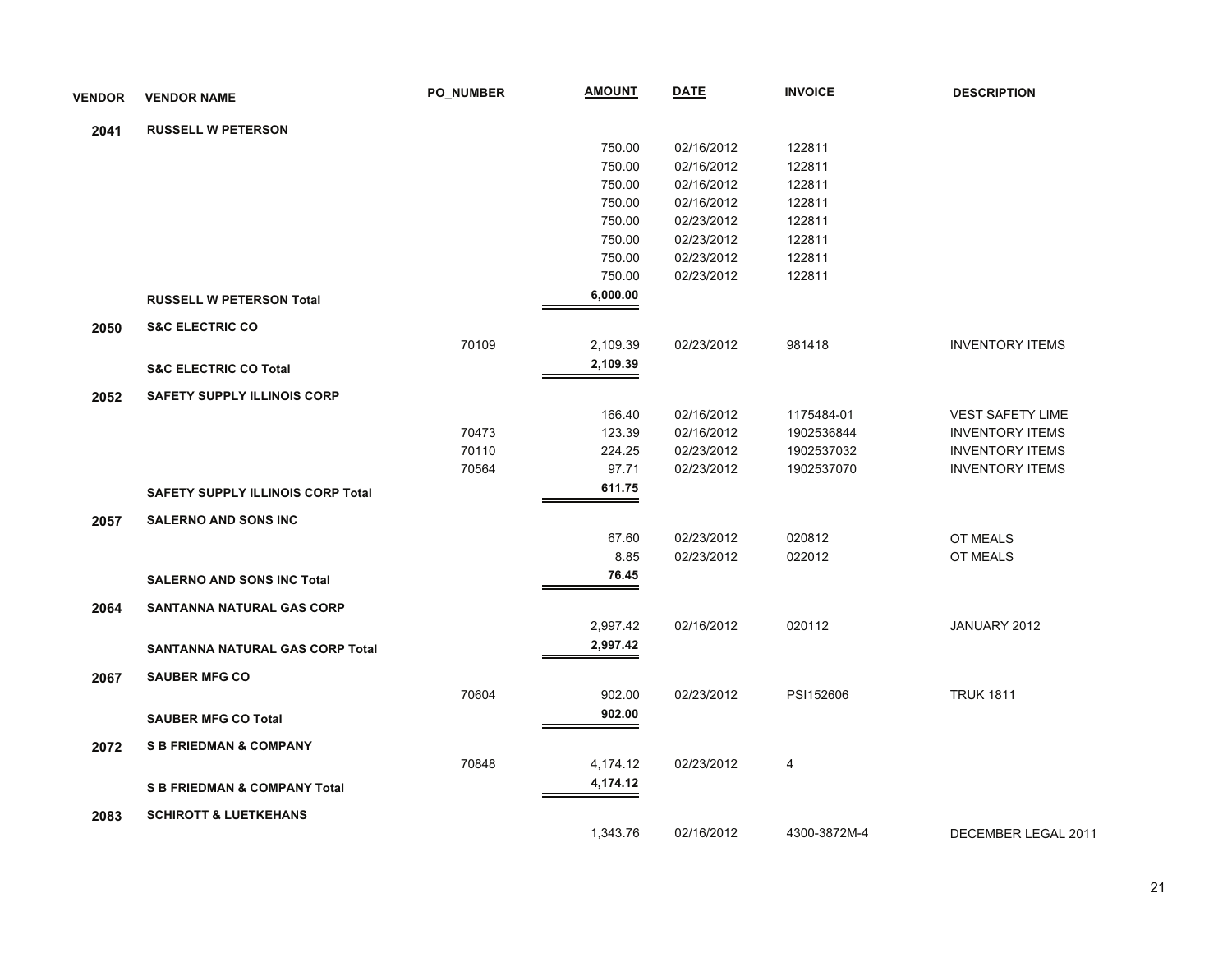| <b>VENDOR</b> | <b>VENDOR NAME</b>                          | <b>PO NUMBER</b> | <b>AMOUNT</b> | <b>DATE</b> | <b>INVOICE</b> | <b>DESCRIPTION</b>           |
|---------------|---------------------------------------------|------------------|---------------|-------------|----------------|------------------------------|
|               |                                             |                  | 162.00        | 02/16/2012  | 4300-3877M-3   | DEC FIRE PROTECTION DISTRICT |
|               |                                             |                  | 1,755.72      | 02/16/2012  | 4300-3784M-19  | DEC HAHN 2011                |
|               |                                             |                  | 594.00        | 02/16/2012  | 4300-3863M-5   | DEC ST CHARLES REDISTRING    |
|               |                                             |                  | 3,031.40      | 02/16/2012  | 4300-3744M-27  | DECEMBER LEGAL 2011          |
|               | <b>SCHIROTT &amp; LUETKEHANS Total</b>      |                  | 6,886.88      |             |                |                              |
| 2088          | <b>KIM SCHULT</b>                           |                  |               |             |                |                              |
|               |                                             |                  | 53.98         | 02/16/2012  | 021012         | REIMBURSEMENT TASK LAMPS     |
|               | <b>KIM SCHULT Total</b>                     |                  | 53.98         |             |                |                              |
| 2091          | <b>SCHOLLMEYER LANDSCAPING INC</b>          |                  |               |             |                |                              |
|               |                                             | 68602            | 3,240.00      | 02/16/2012  | 533            | <b>SNOW REMOVAL</b>          |
|               | <b>SCHOLLMEYER LANDSCAPING INC Total</b>    |                  | 3,240.00      |             |                |                              |
| 2095          | <b>SCHROEDER ASPHALT SERVICES INC</b>       |                  |               |             |                |                              |
|               |                                             | 67905            | 90,324.73     | 02/16/2012  | 2011-407       | FINAL PAYMENT MFT 2011       |
|               |                                             | 67863            | 38,642.05     | 02/16/2012  | 211014-FINAL   |                              |
|               | <b>SCHROEDER ASPHALT SERVICES INC Total</b> |                  | 128,966.78    |             |                |                              |
| 2102          | <b>SEAGRAVE FIRE APPARATUS LLC</b>          |                  |               |             |                |                              |
|               |                                             | 68522            | 804.73        | 02/16/2012  | 0073188        |                              |
|               | <b>SEAGRAVE FIRE APPARATUS LLC Total</b>    |                  | 804.73        |             |                |                              |
| 2112          | <b>SEFCOR INC</b>                           |                  |               |             |                |                              |
|               |                                             | 70606            | 1,854.27      | 02/23/2012  | 16229          |                              |
|               | <b>SEFCOR INC Total</b>                     |                  | 1,854.27      |             |                |                              |
| 2123          | <b>SERVICE MECHANICAL INDUSTRIES</b>        |                  |               |             |                |                              |
|               |                                             | 70732            | 1,797.16      | 02/16/2012  | S43494         |                              |
|               |                                             | 70725            | 229.95        | 02/16/2012  | S43503         |                              |
|               |                                             | 70498            | 163.80        | 02/23/2012  | S43555         |                              |
|               | <b>SERVICE MECHANICAL INDUSTRIES Total</b>  |                  | 2,190.91      |             |                |                              |
| 2137          | <b>SHERWIN WILLIAMS</b>                     |                  |               |             |                |                              |
|               |                                             | 70551            | 803.22        | 02/16/2012  | 5313-6         | <b>MISC PAINT SUPPLIES</b>   |
|               |                                             | 70551            | 806.70        | 02/23/2012  | 5384-7         | <b>MISC PAINT SUPPLIES</b>   |
|               |                                             | 70551            | 27.78         | 02/16/2012  | 5957-4         | <b>MISC PAINT SUPPLIES</b>   |
|               |                                             | 70551            | 30.63         | 02/23/2012  | 6145-5         | <b>MISC PAINT SUPPLIES</b>   |
|               |                                             | 70551            | 15.38         | 02/23/2012  | 6168-7         | <b>MISC SUPPLIES</b>         |
|               | <b>SHERWIN WILLIAMS Total</b>               |                  | 1,683.71      |             |                |                              |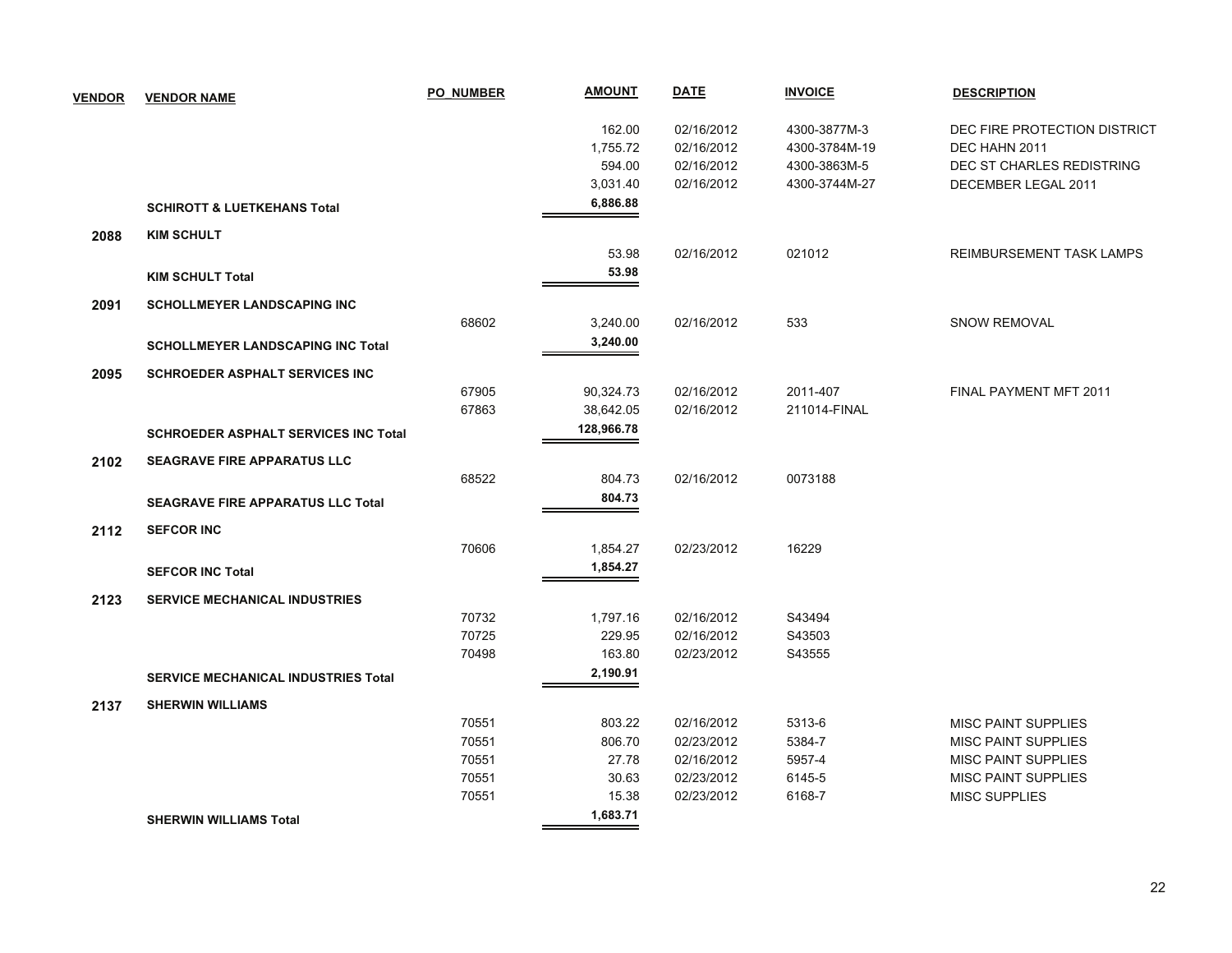| <b>VENDOR</b> | <b>VENDOR NAME</b>                        | <b>PO NUMBER</b> | <b>AMOUNT</b>    | <b>DATE</b> | <b>INVOICE</b>  | <b>DESCRIPTION</b>          |
|---------------|-------------------------------------------|------------------|------------------|-------------|-----------------|-----------------------------|
| 2156          | <b>SIRCHIE FINGERPRINT LABS</b>           |                  |                  |             |                 |                             |
|               |                                           | 70448            | 355.94           | 02/16/2012  | 0067410-IN      | <b>MISC SUPPLIES</b>        |
|               | <b>SIRCHIE FINGERPRINT LABS Total</b>     |                  | 355.94           |             |                 |                             |
| 2157          | <b>SISLERS ICE &amp; DAIRY LTD</b>        |                  |                  |             |                 |                             |
|               |                                           | 67261            | 49.50            | 02/23/2012  | 040015          | <b>ICE DELIVERY</b>         |
|               | <b>SISLERS ICE &amp; DAIRY LTD Total</b>  |                  | 49.50            |             |                 |                             |
| 2160          | <b>SKARSHAUG TESTING LABORATORY</b>       |                  |                  |             |                 |                             |
|               |                                           | 67053            | 159.46           | 02/23/2012  | 165476          |                             |
|               | <b>SKARSHAUG TESTING LABORATORY Total</b> |                  | 159.46           |             |                 |                             |
| 2163          | <b>SKYLINE TREE SERVICE &amp;</b>         |                  |                  |             |                 |                             |
|               |                                           | 66997            | 7,960.00         | 02/16/2012  | 0840            | <b>TREE WORK</b>            |
|               | <b>SKYLINE TREE SERVICE &amp; Total</b>   |                  | 7,960.00         |             |                 |                             |
| 2166          | <b>SMITTY'S ON THE CORNER</b>             |                  |                  |             |                 |                             |
|               |                                           |                  | 81.83            | 02/16/2012  | 013012          | <b>MEALS FOR HEARING</b>    |
|               | <b>SMITTY'S ON THE CORNER Total</b>       |                  | 81.83            |             |                 |                             |
| 2169          | <b>CLARK BAIRD SMITH LLP</b>              |                  |                  |             |                 |                             |
|               |                                           |                  | 18,570.00        | 02/23/2012  | 020712          | <b>LEGAL FEES</b>           |
|               | <b>CLARK BAIRD SMITH LLP Total</b>        |                  | 18,570.00        |             |                 |                             |
| 2175          | <b>ISABEL SODERLIND</b>                   |                  |                  |             |                 |                             |
|               |                                           |                  | 137.31           | 02/23/2012  | 022112          | PETTY CASH ENV SVCS         |
|               |                                           |                  | 137.55<br>274.86 | 02/23/2012  | 022112A         | PETTY CASH PUBLIC SVCS      |
|               | <b>ISABEL SODERLIND Total</b>             |                  |                  |             |                 |                             |
| 2180          | <b>SOTI INC</b>                           |                  |                  |             |                 |                             |
|               |                                           |                  | 171.25           | 02/16/2012  | SOTI10041111103 | <b>LICENSE</b>              |
|               | <b>SOTI INC Total</b>                     |                  | 171.25           |             |                 |                             |
| 2201          | <b>STANDARD EQUIPMENT CO</b>              |                  |                  |             |                 |                             |
|               |                                           |                  | $-192.36$        | 02/23/2012  | C71550          | <b>RETURN</b>               |
|               |                                           | 70688            | 421.29<br>228.93 | 02/23/2012  | C71606          |                             |
|               | <b>STANDARD EQUIPMENT CO Total</b>        |                  |                  |             |                 |                             |
| 2206          | <b>STAPLES CONTRACT &amp; COMMERCIAL</b>  |                  |                  |             |                 |                             |
|               |                                           | 70568            | 299.68           | 02/16/2012  | 8020872785      | <b>MISC OFFICE SUPPLIES</b> |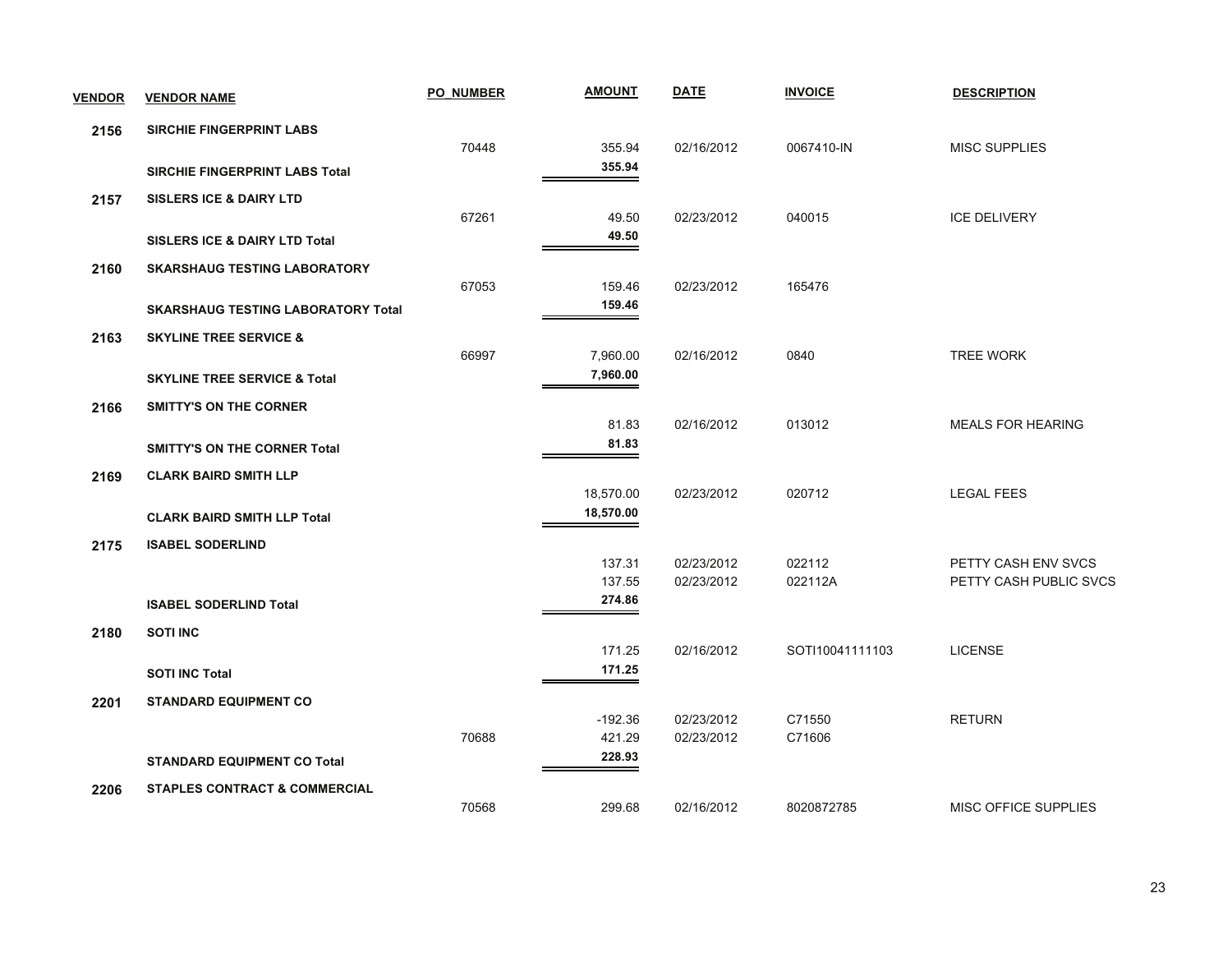| <b>VENDOR</b> | <b>VENDOR NAME</b>                             | <b>PO NUMBER</b> | <b>AMOUNT</b> | <b>DATE</b> | <b>INVOICE</b>  | <b>DESCRIPTION</b>      |
|---------------|------------------------------------------------|------------------|---------------|-------------|-----------------|-------------------------|
|               | <b>STAPLES CONTRACT &amp; COMMERCIAL Total</b> |                  | 299.68        |             |                 |                         |
| 2212          | <b>CITY OF ST CHARLES</b>                      |                  |               |             |                 |                         |
|               |                                                |                  | 29,363.59     | 02/23/2012  | PR20120224_2212 | PR 20120224 deductions  |
|               | <b>CITY OF ST CHARLES Total</b>                |                  | 29,363.59     |             |                 |                         |
|               |                                                |                  |               |             |                 |                         |
| 2228          | <b>CITY OF ST CHARLES</b>                      |                  |               |             |                 |                         |
|               |                                                |                  | 122.66        | 02/23/2012  | 119000008233    | 304 CEDAR JAN 2012      |
|               | <b>CITY OF ST CHARLES Total</b>                |                  | 122.66        |             |                 |                         |
| 2229          | <b>SOURCE ONE</b>                              |                  |               |             |                 |                         |
|               |                                                | 70517            | 265.97        | 02/16/2012  | 348915          | OFFICE SUPPLIES PWG     |
|               |                                                | 70517            | 10.77         | 02/16/2012  | 348915-01       | OFFICE SUPPLIES IC      |
|               |                                                | 67028            | 129.87        | 02/16/2012  | 348990          | OFFICE SUPPLIES IC      |
|               |                                                | 67494            | 119.97        | 02/16/2012  | 348993          | OFFICE SUPPLIES PWENGIN |
|               |                                                | 66999            | 14.78         | 02/16/2012  | 349044          | OFFICE SUPPLIES PD      |
|               |                                                | 67003            | 134.99        | 02/16/2012  | 349079          | OFFICE SUPPLIES CA      |
|               |                                                | 66999            | 28.90         | 02/16/2012  | 349109          | OFFICE SUPPLIES PD      |
|               |                                                | 70653            | 211.88        | 02/23/2012  | 349313          | MISC OFFICE SUPPLIES    |
|               |                                                | 67004            | 61.94         | 02/23/2012  | 349458          | OFFICE SUPPLIES         |
|               |                                                | 66999            | 74.32         | 02/23/2012  | 349480          | MISC OFFICE SUPPLIES    |
|               | <b>SOURCE ONE Total</b>                        |                  | 1,053.39      |             |                 |                         |
| 2235          | <b>STEINER ELECTRIC COMPANY</b>                |                  |               |             |                 |                         |
|               |                                                | 70638            | 1,149.00      | 02/16/2012  | 003878209002    |                         |
|               |                                                | 70617            | 130.14        | 02/23/2012  | 003881868001    | <b>INVENTORY ITEMS</b>  |
|               |                                                | 68632            | 182.86        | 02/23/2012  | 003882262002    |                         |
|               |                                                | 70648            | 540.81        | 02/23/2012  | 003882534001    | <b>INVENTORY ITEMS</b>  |
|               |                                                | 70709            | 199.95        | 02/16/2012  | 003887037001    |                         |
|               |                                                | 67029            | 801.06        | 02/16/2012  | 003764514001    |                         |
|               |                                                | 67029            | 801.06        | 02/16/2012  | 003764514001    |                         |
|               |                                                | 67029            | 351.91        | 02/16/2012  | 003767317001    |                         |
|               |                                                | 70032            | 141.95        | 02/16/2012  | 003872633001    | <b>MISC ITEMS</b>       |
|               |                                                | 70032            | 28.01         | 02/16/2012  | 003875726001    | MISC SUPPLIES           |
|               | <b>STEINER ELECTRIC COMPANY Total</b>          |                  | 4,326.75      |             |                 |                         |
| 2250          | <b>STREICHERS</b>                              |                  |               |             |                 |                         |
|               |                                                | 67135            | 24.97         | 02/16/2012  | 1904222         |                         |
|               |                                                | 67135            | 96.40         | 02/16/2012  | 1904872         |                         |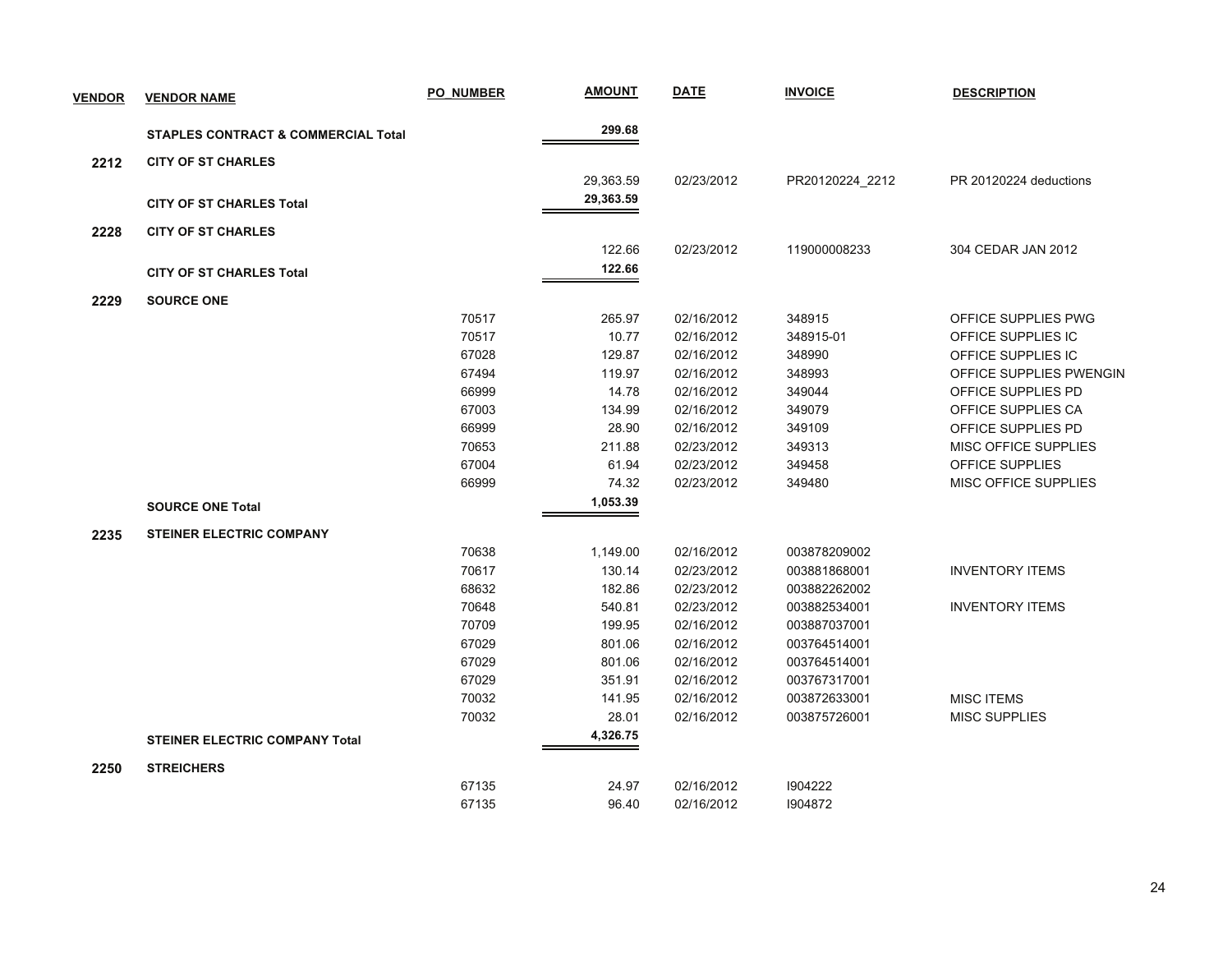| <b>VENDOR</b> | <b>VENDOR NAME</b>                          | <b>PO NUMBER</b> | <b>AMOUNT</b> | <b>DATE</b> | <b>INVOICE</b>  | <b>DESCRIPTION</b>         |
|---------------|---------------------------------------------|------------------|---------------|-------------|-----------------|----------------------------|
|               | <b>STREICHERS Total</b>                     |                  | 121.37        |             |                 |                            |
| 2255          | SUBURBAN LABORATORIES INC                   |                  |               |             |                 |                            |
|               |                                             | 67161            | 50.00         | 02/16/2012  | 15704           | <b>FLUORIDE BY PROBE</b>   |
|               | <b>SUBURBAN LABORATORIES INC Total</b>      |                  | 50.00         |             |                 |                            |
| 2258          | <b>SUBURBAN BUILDING OFFICIALS</b>          |                  |               |             |                 |                            |
|               |                                             |                  | 495.00        | 02/23/2012  | 022012          | <b>SEMINAR B VANN</b>      |
|               | <b>SUBURBAN BUILDING OFFICIALS Total</b>    |                  | 495.00        |             |                 |                            |
| 2274          | <b>ROBERT SURRATT</b>                       |                  |               |             |                 |                            |
|               |                                             |                  | 154.17        | 02/23/2012  | 022012          | <b>REIMB UNIFORM PANTS</b> |
|               | <b>ROBERT SURRATT Total</b>                 |                  | 154.17        |             |                 |                            |
|               | <b>TEMCO MACHINERY INC</b>                  |                  |               |             |                 |                            |
| 2300          |                                             | 70185            | 69.68         | 02/23/2012  | AG27017         | Inventory Items            |
|               |                                             | 68523            | 202.16        | 02/23/2012  | AG27494         | <b>MISC SUPPLIES</b>       |
|               | <b>TEMCO MACHINERY INC Total</b>            |                  | 271.84        |             |                 |                            |
| 2301          | <b>GENERAL CHAUFFERS SALES DRIVER</b>       |                  |               |             |                 |                            |
|               |                                             |                  | 2,341.50      | 02/23/2012  | PR20120224_2301 | PR 20120224 deductions     |
|               | <b>GENERAL CHAUFFERS SALES DRIVER Total</b> |                  | 2,341.50      |             |                 |                            |
|               |                                             |                  |               |             |                 |                            |
| 2310          | <b>TERMINAL SUPPLY CO</b>                   | 70658            | 102.92        | 02/23/2012  | 17144-00        | <b>MISC SUPPLIES</b>       |
|               | <b>TERMINAL SUPPLY CO Total</b>             |                  | 102.92        |             |                 |                            |
|               |                                             |                  |               |             |                 |                            |
| 2314          | 3M<br><b>VHS0733</b>                        | 70578            | 2,700.00      | 02/23/2012  | TP28254         |                            |
|               |                                             | 70578            | 1,877.81      | 02/23/2012  | TP28255         | <b>MISC SUPPLIES</b>       |
|               |                                             | 70578            | 1,350.00      | 02/23/2012  | TP28256         | <b>White Reflective</b>    |
|               |                                             | 70710            | 162.00        | 02/23/2012  | TP29769         |                            |
|               |                                             | 70710            | 216.00        | 02/23/2012  | TP29770         |                            |
|               | VHS0733 Total<br>3M                         |                  | 6,305.81      |             |                 |                            |
| 2316          | THOMPSON AUTO SUPPLY INC                    |                  |               |             |                 |                            |
|               |                                             | 70756            | 37.46         | 02/23/2012  | #1-242112       |                            |
|               |                                             | 70756            | 112.37        | 02/23/2012  | #1-242491       |                            |
|               |                                             | 70640            | 87.00         | 02/23/2012  | #2-189403       |                            |
|               |                                             | 70814            | 8.91          | 02/23/2012  | #2-189653       |                            |
|               |                                             | 70686            | 216.74        | 02/23/2012  | #2-189888       |                            |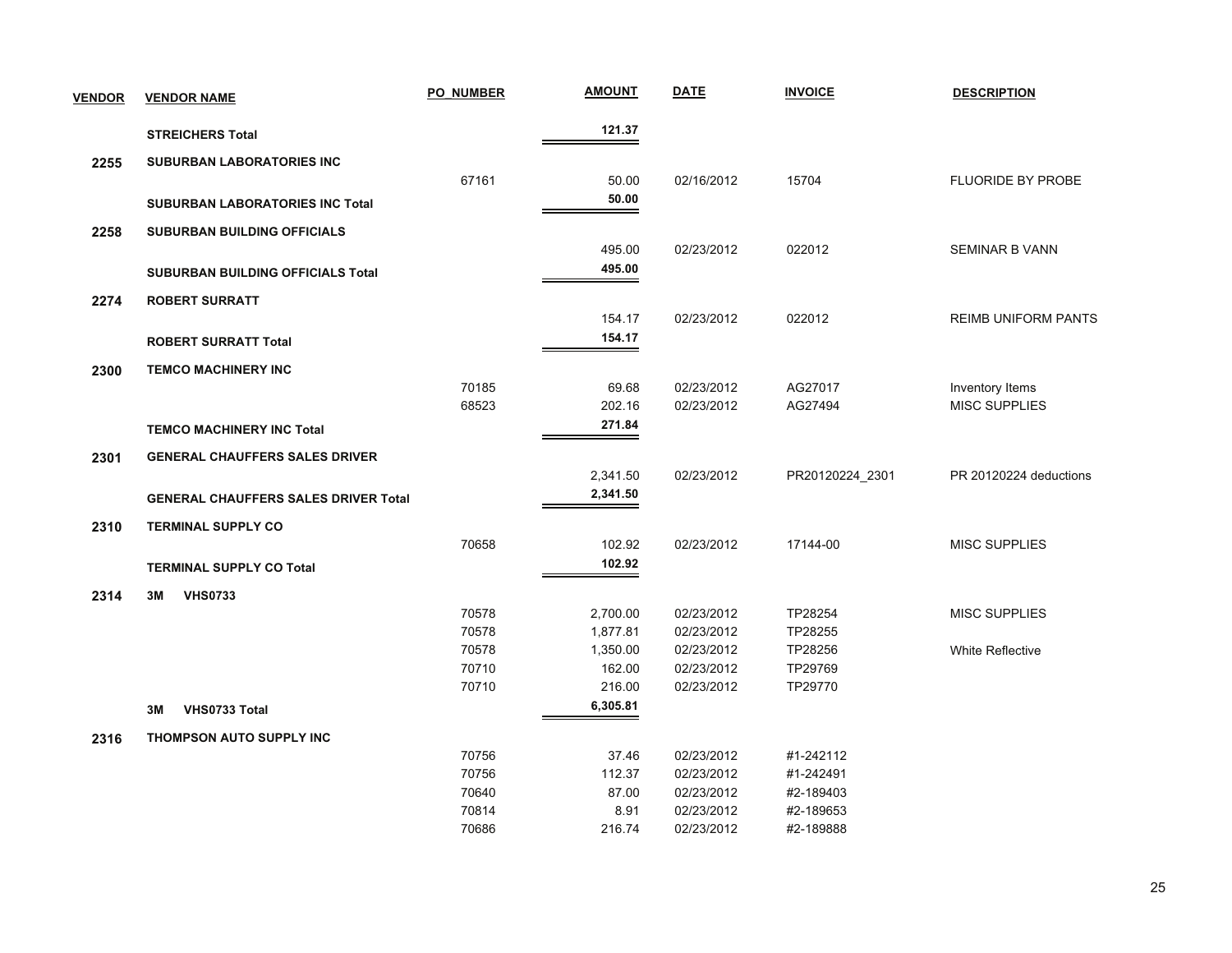|      |                                               | 70686 | 14.68    | 02/16/2012 | #2-189953       |                             |
|------|-----------------------------------------------|-------|----------|------------|-----------------|-----------------------------|
|      |                                               | 70711 | 1.96     | 02/16/2012 | #2-189991       |                             |
|      |                                               | 70712 | 58.90    | 02/16/2012 | #2-189993       |                             |
|      | <b>THOMPSON AUTO SUPPLY INC Total</b>         |       | 538.02   |            |                 |                             |
| 2319 | THOMPSON ELEVATOR INSPECTION                  |       |          |            |                 |                             |
|      |                                               |       | 100.00   | 02/16/2012 | 12-0492         | NEW CONSTRUCTION INSPECTION |
|      | <b>THOMPSON ELEVATOR INSPECTION Total</b>     |       | 100.00   |            |                 |                             |
| 2327 | TK SEALCOATING INC                            |       |          |            |                 |                             |
|      |                                               | 70163 | 2,759.02 | 02/23/2012 | 2004-4533       |                             |
|      |                                               | 70163 | 2,586.05 | 02/23/2012 | 2004-4534       |                             |
|      | TK SEALCOATING INC Total                      |       | 5,345.07 |            |                 |                             |
| 2345 | <b>TRAFFIC CONTROL &amp; PROTECTION</b>       |       |          |            |                 |                             |
|      |                                               | 70250 | 1,656.00 | 02/23/2012 | 71894           | <b>MISC SIGNS</b>           |
|      | <b>TRAFFIC CONTROL &amp; PROTECTION Total</b> |       | 1,656.00 |            |                 |                             |
| 2351 | <b>TREASURER OF VIRGINIA</b>                  |       |          |            |                 |                             |
|      |                                               |       | 125.38   | 02/23/2012 | PR20120224_2351 | PR 20120224 deductions      |
|      | <b>TREASURER OF VIRGINIA Total</b>            |       | 125.38   |            |                 |                             |
| 2362 | TRI AIR TESTING INC                           |       |          |            |                 |                             |
|      |                                               | 70432 | 450.00   | 02/23/2012 | 62568           |                             |
|      | TRI AIR TESTING INC Total                     |       | 450.00   |            |                 |                             |
|      |                                               |       |          |            |                 |                             |
| 2370 | <b>WILLIAM TURNER</b>                         |       | 29.95    | 02/16/2012 | 021512          | INTERNET JANUARY 2012       |
|      | <b>WILLIAM TURNER Total</b>                   |       | 29.95    |            |                 |                             |
|      |                                               |       |          |            |                 |                             |
| 2373 | <b>TYLER MEDICAL SERVICES</b>                 |       |          |            |                 |                             |
|      |                                               |       | 220.00   | 02/23/2012 | 313094          | <b>JANUARY RANDOMS</b>      |
|      | <b>TYLER MEDICAL SERVICES Total</b>           |       | 220.00   |            |                 |                             |
| 2397 | UNIV OF IL EXTENSION KANE CNTY                |       |          |            |                 |                             |
|      |                                               | 70574 | 105.00   | 02/16/2012 | 013112          | <b>MISC PUBLICATIONS</b>    |
|      | UNIV OF IL EXTENSION KANE CNTY Total          |       | 105.00   |            |                 |                             |
| 2401 | UNIVERSAL UTILITY SUPPLY INC                  |       |          |            |                 |                             |
|      |                                               | 70714 | 3,942.00 | 02/16/2012 | 3012018         |                             |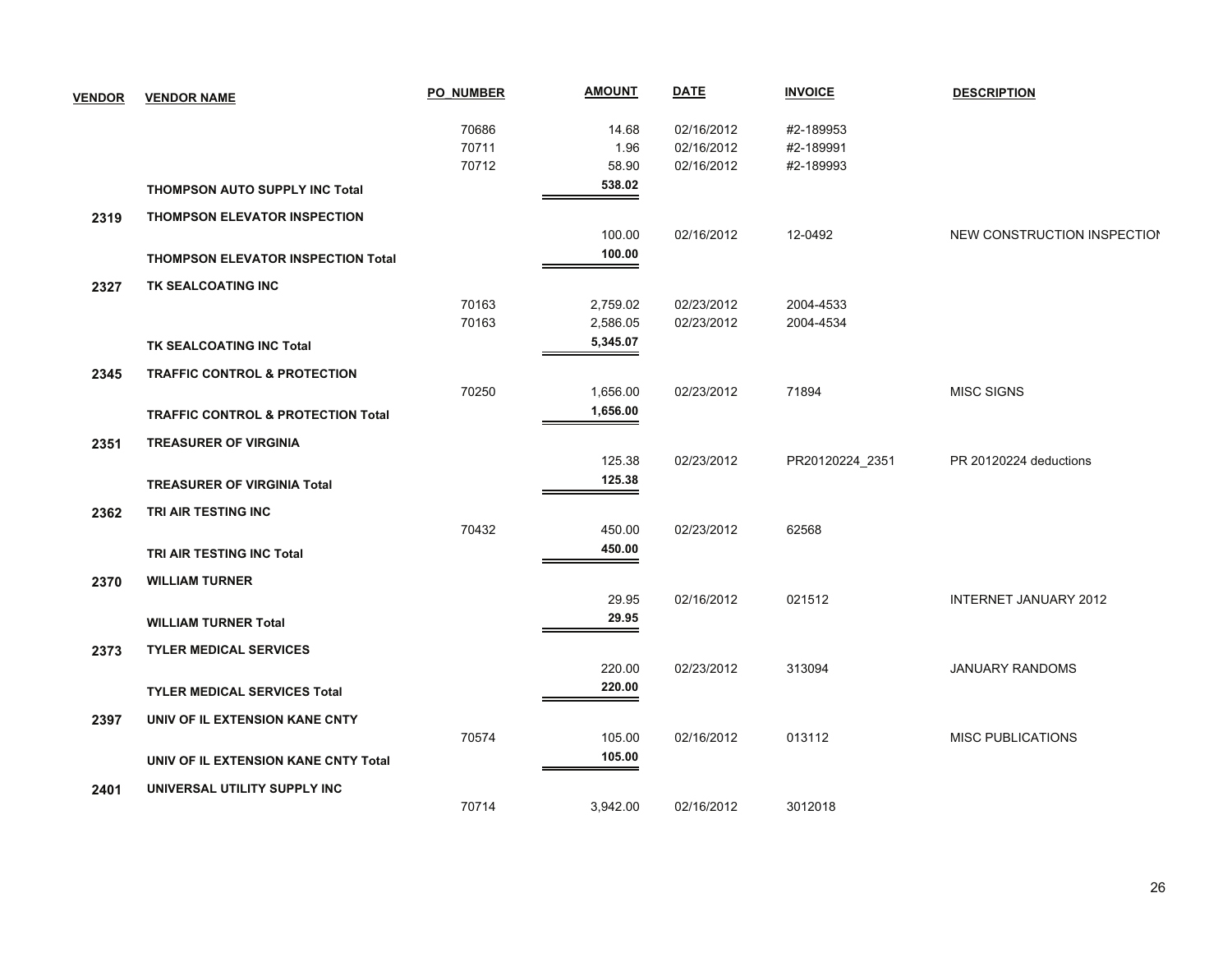| <b>VENDOR</b> | <b>VENDOR NAME</b>                        | <b>PO NUMBER</b> | <b>AMOUNT</b> | <b>DATE</b> | <b>INVOICE</b>    | <b>DESCRIPTION</b>           |
|---------------|-------------------------------------------|------------------|---------------|-------------|-------------------|------------------------------|
|               | UNIVERSAL UTILITY SUPPLY INC Total        |                  | 3,942.00      |             |                   |                              |
| 2403          | <b>UNITED PARCEL SERVICE</b>              |                  |               |             |                   |                              |
|               |                                           |                  | 164.64        | 02/16/2012  | 00006500961052    | <b>SHIPPING</b>              |
|               |                                           |                  | 71.22         | 02/23/2012  | 0000650961062     | <b>SHIPPING</b>              |
|               | <b>UNITED PARCEL SERVICE Total</b>        |                  | 235.86        |             |                   |                              |
| 2416          | <b>VALLEY HYDRAULIC SERVICE INC.</b>      |                  |               |             |                   |                              |
|               |                                           | 70594            | 109.80        | 02/16/2012  | 171603            | PARKER 55 SERIES             |
|               | <b>VALLEY HYDRAULIC SERVICE INC Total</b> |                  | 109.80        |             |                   |                              |
| 2429          | <b>VERIZON WIRELESS</b>                   |                  |               |             |                   |                              |
|               |                                           |                  | $-255.71$     | 02/16/2012  | 2695436535-CREDIT | <b>Credit for PD Phones</b>  |
|               |                                           |                  | 4,223.23      | 02/16/2012  | 2695436535        | JANUARY 2012                 |
|               | <b>VERIZON WIRELESS Total</b>             |                  | 3,967.52      |             |                   |                              |
| 2463          | <b>WALMART COMMUNITY</b>                  |                  |               |             |                   |                              |
|               |                                           | 70761            | 12.80         | 02/23/2012  | 03967             |                              |
|               |                                           | 70546            | 48.00         | 02/16/2012  | 08776             | <b>INVENTORY ITEMS</b>       |
|               | <b>WALMART COMMUNITY Total</b>            |                  | 60.80         |             |                   |                              |
| 2473          | <b>WASCO TRUCK REPAIR CO</b>              |                  |               |             |                   |                              |
|               |                                           | 67038            | 21.50         | 02/16/2012  | 119449            | <b>TRUCK TESTING 1879</b>    |
|               |                                           | 67038            | 43.00         | 02/23/2012  | 119518            | <b>TRUCK TESTING</b>         |
|               | <b>WASCO TRUCK REPAIR CO Total</b>        |                  | 64.50         |             |                   |                              |
| 2485          | <b>WILLS BURKE KELSEY ASSOC LTD</b>       |                  |               |             |                   |                              |
|               |                                           | 66362            | 3,207.00      | 02/23/2012  | 11634             | WOODS OF FOX GLENN           |
|               |                                           | 67668            | 5,134.25      | 02/23/2012  | 11635             | ST CHARLES RIVERWALK         |
|               | <b>WILLS BURKE KELSEY ASSOC LTD Total</b> |                  | 8,341.25      |             |                   |                              |
| 2486          | <b>ARAMARK</b>                            |                  |               |             |                   |                              |
|               |                                           |                  | 107.97        | 02/16/2012  | 14547664          | <b>CORRECTION FOR VENDOR</b> |
|               | <b>ARAMARK Total</b>                      |                  | 107.97        |             |                   |                              |
| 2495          | <b>WEST SIDE TRACTOR SALES CO</b>         |                  |               |             |                   |                              |
|               |                                           | 70641            | 139.02        | 02/16/2012  | N70298            | <b>INVENTORY ITEMS</b>       |
|               |                                           | 68506            | 15.27         | 02/16/2012  | N70299            | OIL FILTER                   |
|               | <b>WEST SIDE TRACTOR SALES CO Total</b>   |                  | 154.29        |             |                   |                              |
|               |                                           |                  |               |             |                   |                              |

 **2506WESCO DISTRIBUTION INC**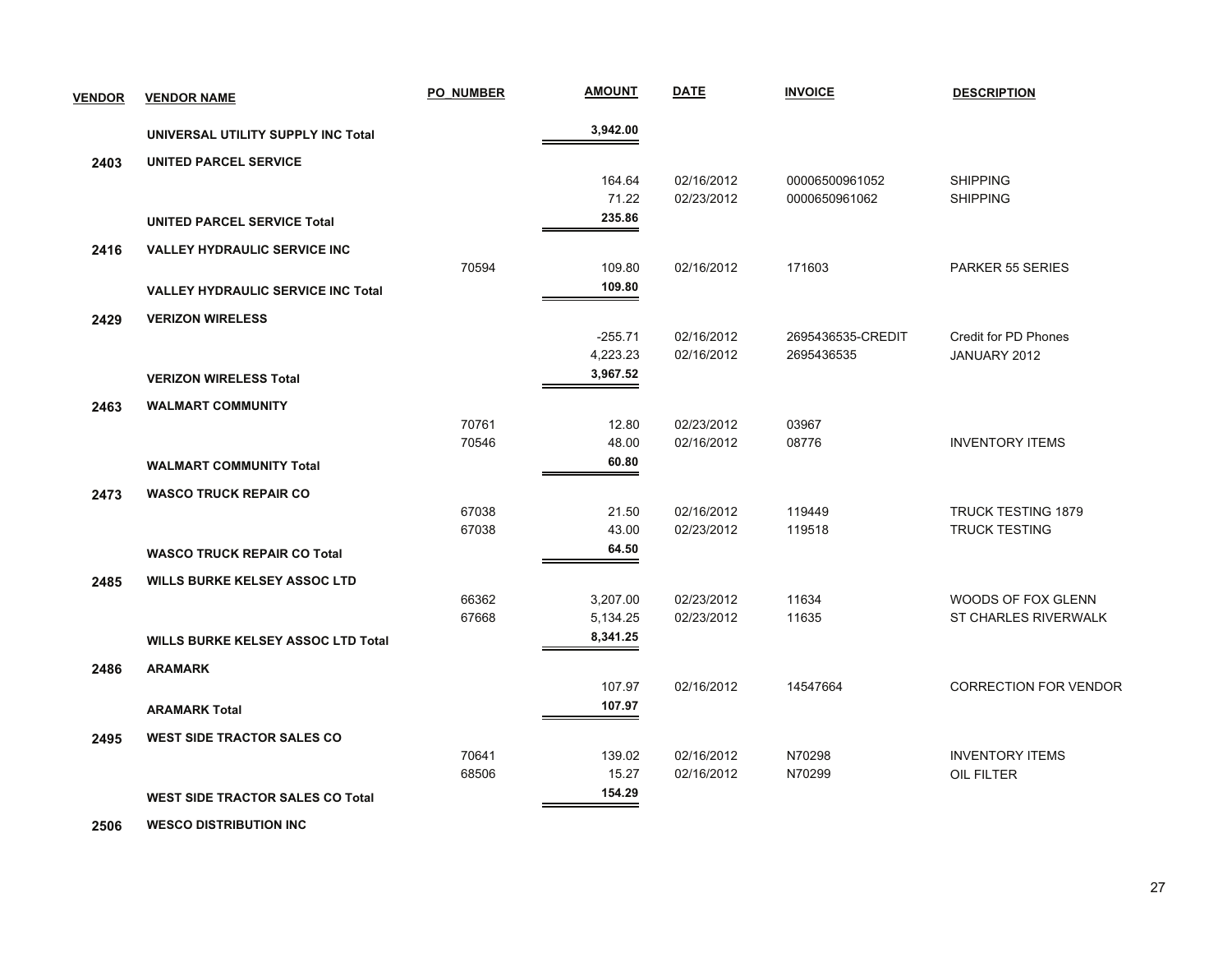| <b>VENDOR</b> | <b>VENDOR NAME</b>                         | <b>PO NUMBER</b> | <b>AMOUNT</b> | <b>DATE</b> | <b>INVOICE</b> | <b>DESCRIPTION</b>            |
|---------------|--------------------------------------------|------------------|---------------|-------------|----------------|-------------------------------|
|               |                                            | 70749            | 385.00        | 02/16/2012  | 602569         |                               |
|               |                                            | 70503            | 356.40        | 02/16/2012  | 619599         | 90D ELBOW                     |
|               |                                            | 70481            | 162.50        | 02/16/2012  | 623984         |                               |
|               |                                            | 70799            | 92.00         | 02/23/2012  | 626869         |                               |
|               | <b>WESCO DISTRIBUTION INC Total</b>        |                  | 995.90        |             |                |                               |
| 2517          | <b>RICHARD WILDERSPIN</b>                  |                  |               |             |                |                               |
|               |                                            |                  | 444.68        | 02/16/2012  | 011812         | UNIFORM ALLOWANCE             |
|               | <b>RICHARD WILDERSPIN Total</b>            |                  | 444.68        |             |                |                               |
| 2523          | <b>WILTSE GREENHOUSE LANDSCAPING</b>       |                  |               |             |                |                               |
|               |                                            | 68604            | 280.00        | 02/23/2012  | 020112         | FEB SNOW PLOW 2012            |
|               |                                            | 68604            | 275.00        | 02/23/2012  | 020112A        |                               |
|               | <b>WILTSE GREENHOUSE LANDSCAPING Total</b> |                  | 555.00        |             |                |                               |
| 2524          | <b>WILLIAMS CONSTRUCTION MNGMNT</b>        |                  |               |             |                |                               |
|               |                                            | 70351            | 11,753.19     | 02/16/2012  | 0005057        | SERVICES 1-1-12 - 1-31-12     |
|               | <b>WILLIAMS CONSTRUCTION MNGMNT Total</b>  |                  | 11,753.19     |             |                |                               |
| 2545          | <b>GRAINGER INC</b>                        |                  |               |             |                |                               |
|               |                                            | 70580            | 11.78         | 02/23/2012  | 8748147064     | <b>MISC SUPPLIES</b>          |
|               |                                            | 70580            | 63.06         | 02/16/2012  | 9741268016     |                               |
|               |                                            | 70596            | 107.35        | 02/23/2012  | 9743536337     | <b>SUPPLIES</b>               |
|               |                                            | 70655            | 2,551.68      | 02/23/2012  | 9746547919     | <b>MISC SUPPLIES</b>          |
|               |                                            | 70655            | 466.03        | 02/23/2012  | 9746547927     | <b>MISC SUPPLIES</b>          |
|               |                                            | 70674            | 29.21         | 02/23/2012  | 9748909125     | <b>MISC ITEMS</b>             |
|               |                                            | 70800            | 149.52        | 02/23/2012  | 9757645792     |                               |
|               | <b>GRAINGER INC Total</b>                  |                  | 3,378.63      |             |                |                               |
| 2629          | <b>ZEP MANUFACTURING CO</b>                |                  |               |             |                |                               |
|               |                                            | 70582            | 364.20        | 02/16/2012  | 30477274       | <b>INVENTORY ITEMS</b>        |
|               |                                            | 70642            | 75.60         | 02/23/2012  | 30477865       | <b>INVENTORY ITEMS</b>        |
|               | <b>ZEP MANUFACTURING CO Total</b>          |                  | 439.80        |             |                |                               |
| 2630          | ZIEBELL WATER SERVICE PRODUCTS             |                  |               |             |                |                               |
|               |                                            | 70547            | 600.00        | 02/16/2012  | 215270-000     | <b>INVENTORY ITEMS</b>        |
|               | ZIEBELL WATER SERVICE PRODUCTS Total       |                  | 600.00        |             |                |                               |
| 2637          | <b>ILLINOIS DEPT OF REVENUE</b>            |                  |               |             |                |                               |
|               |                                            |                  | 34,495.22     | 02/13/2012  | 021312         | Payroll Wire                  |
|               |                                            |                  | 137,375.33    | 02/13/2012  | 021312A        | <b>ELECTRICITY EXCISE TAX</b> |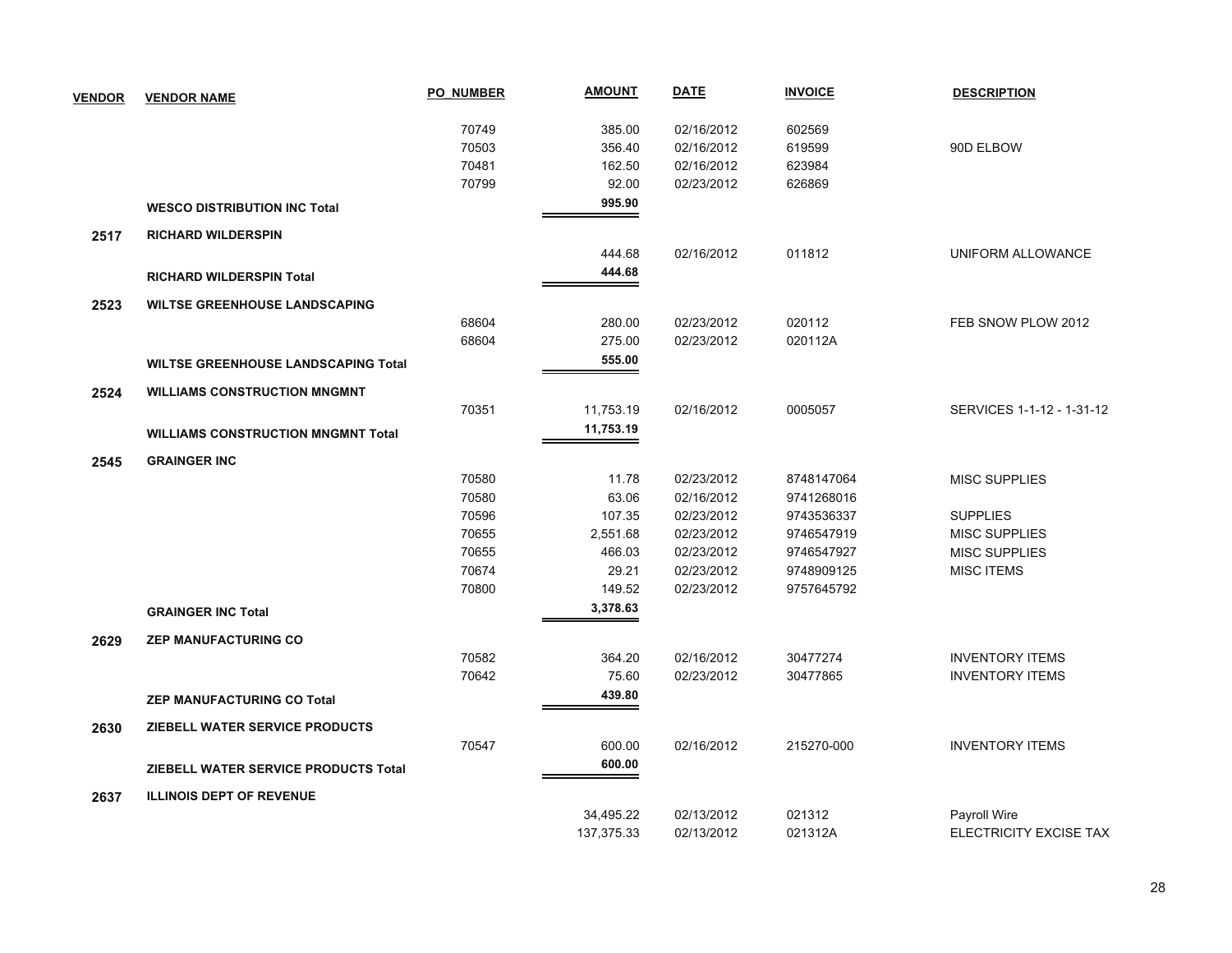| <b>VENDOR</b> | <b>VENDOR NAME</b>                          | <b>PO NUMBER</b> | <b>AMOUNT</b>          | <b>DATE</b> | <b>INVOICE</b>  | <b>DESCRIPTION</b>       |
|---------------|---------------------------------------------|------------------|------------------------|-------------|-----------------|--------------------------|
|               | <b>ILLINOIS DEPT OF REVENUE Total</b>       |                  | 171,870.55             |             |                 |                          |
| 2638          | <b>INTERNAL REVENUE SERVICE</b>             |                  |                        |             |                 |                          |
|               |                                             |                  | 165,458.62             | 02/13/2012  | 021312          | PAYROLL WIRE             |
|               | <b>INTERNAL REVENUE SERVICE Total</b>       |                  | 165,458.62             |             |                 |                          |
| 2643          | <b>DELTA DENTAL</b>                         |                  |                        |             |                 |                          |
|               |                                             |                  | 3,983.50               | 02/14/2012  | 021412          | DELTA DENTAL CLAIMS      |
|               | <b>DELTA DENTAL Total</b>                   |                  | 3,983.50               |             |                 |                          |
| 2656          | <b>DISH DBS CORP</b>                        |                  |                        |             |                 |                          |
|               |                                             |                  | 65.99<br>65.99         | 02/16/2012  | 020512          | <b>MONTHLY FEES</b>      |
|               | <b>DISH DBS CORP Total</b>                  |                  |                        |             |                 |                          |
| 2665          | <b>ALPINE DEMOLITION SERVICES LLC</b>       |                  |                        |             |                 |                          |
|               |                                             | 70413            | 39,600.00<br>39,600.00 | 02/23/2012  | 0898-3          |                          |
|               | <b>ALPINE DEMOLITION SERVICES LLC Total</b> |                  |                        |             |                 |                          |
| 2666          | <b>WINSTON ENGINEERING</b>                  | 70681            | 700.00                 | 02/23/2012  | 020612FINAL     |                          |
|               | <b>WINSTON ENGINEERING Total</b>            |                  | 700.00                 |             |                 |                          |
|               |                                             |                  |                        |             |                 |                          |
| 2672          | <b>TRI-CITY AMBULANCE</b>                   |                  | 126,063.75             | 02/23/2012  | IN <sub>9</sub> | <b>AMBULANCE SERVICE</b> |
|               | <b>TRI-CITY AMBULANCE Total</b>             |                  | 126,063.75             |             |                 |                          |
| 2679          | JOINT LABOR MANAGEMENT COMMITT              |                  |                        |             |                 |                          |
|               |                                             |                  | 100.00                 | 02/16/2012  | 10              | <b>REGISTRATION</b>      |
|               | JOINT LABOR MANAGEMENT COMMITT Total        |                  | 100.00                 |             |                 |                          |
| 2680          | <b>CENTRAL DU PAGE PHYSICIAN GROU</b>       |                  |                        |             |                 |                          |
|               |                                             |                  | 225.00                 | 02/16/2012  | 012712          | FIT FOR DUTY EXAM        |
|               |                                             |                  | 2,117.00               | 02/16/2012  | 013012          | FIT FOR DUTY TESTS       |
|               | <b>CENTRAL DU PAGE PHYSICIAN GROU Total</b> |                  | 2,342.00               |             |                 |                          |
| 2692          | <b>STACY J ANDERSON</b>                     |                  |                        |             |                 |                          |
|               |                                             |                  | 600.00                 | 02/16/2012  | 012312BT        | <b>TRAINING TYNAN</b>    |
|               | <b>STACY J ANDERSON Total</b>               |                  | 600.00                 |             |                 |                          |
| 2695          | <b>JOHNATHON N LOSURDO</b>                  |                  |                        |             |                 |                          |
|               |                                             |                  | 41.40                  | 02/16/2012  | 22012           | <b>PER DIEM 2-20-12</b>  |